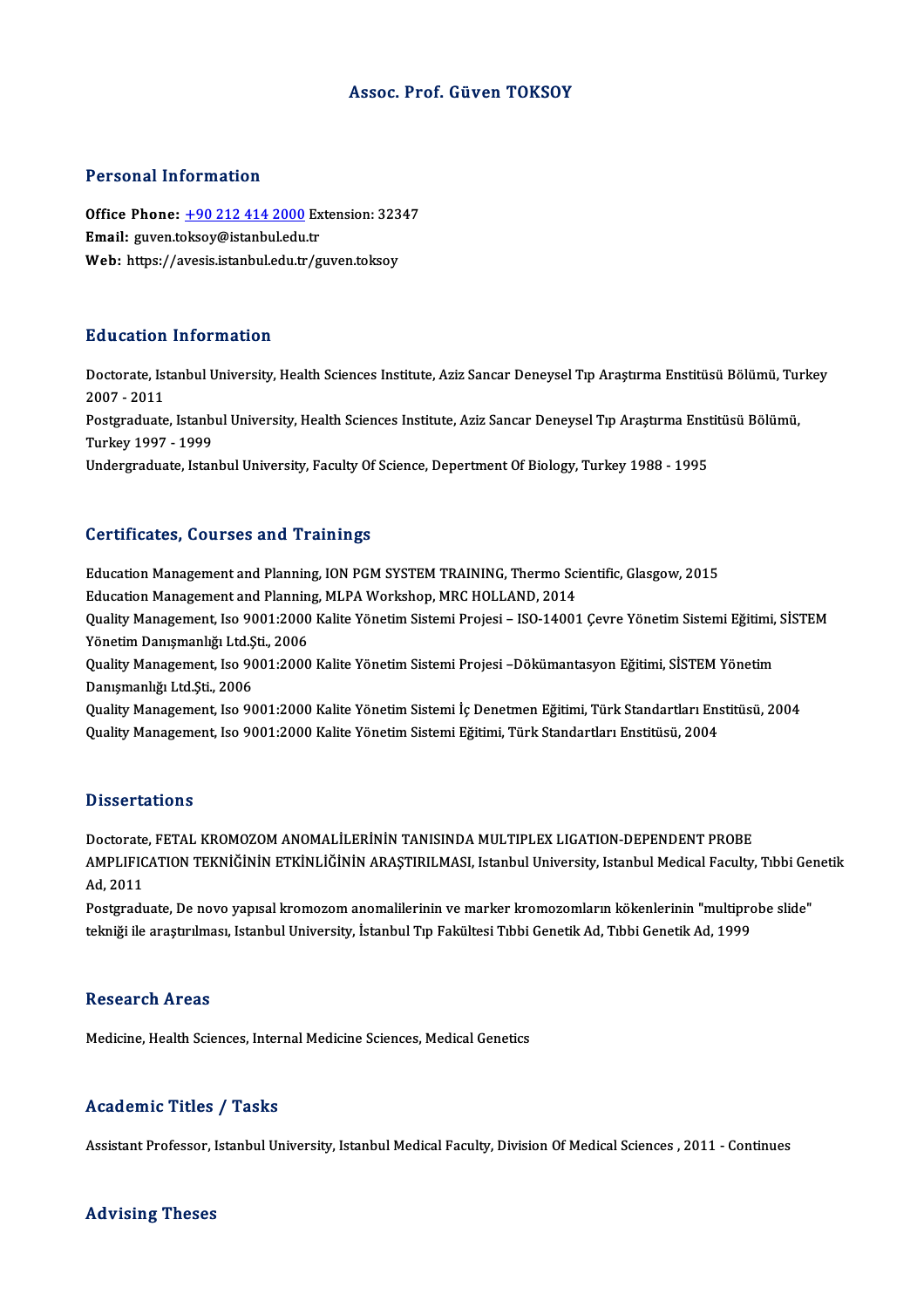Uyguner Z. O. , TOKSOY G., Santral Erken Puberte Olgularında Yeni Nesil Dizileme İle Moleküler Patolojinin Aydınlatılması,<br>Destarata K.KARAMAN(Student), Centinues Uyguner Z. O. , TOKSOY G., Santral Erken Pub<br>Doctorate, V.KARAMAN(Student), Continues<br>Karaman B., TOKSOY C., POY KISALIČININ CE Uyguner Z. O. , TOKSOY G., Santral Erken Puberte Olgularında Yeni Nesil Dizileme İle Moleküler Patolojinin Aydınlatılmas<br>Doctorate, V.KARAMAN(Student), Continues<br>Karaman B., TOKSOY G., BOY KISALIĞININ GENETİK ETİYOLOJİSİNİ

Docto<br>Karan<br>2018<br><sup>Uvour</sup> Karaman B., TOKSOY G., BOY KISALIĞININ GENETİK ETİYOLOJİSİNİN ARAŞTIRILMASI, Postgraduate, A.Naja<br>2018<br>Uyguner Z. O. , Toksoy G., PARKİNSON HASTALIĞINA NEDEN OLAN BİLİNEN VE YENİ GENLERDE İLİŞKİLİ<br>MUTASYONI ARIN ARASTIRILM

2018<br>Uyguner Z. O. , Toksoy G., PARKİNSON HASTALIĞINA NEDEN OLAN BİLİNEN VE YENİ GENLERDE İLİŞKİLİ<br>MUTASYONLARIN ARAŞTIRILMASI, Doctorate, F.TEPGEÇ(Student), 2018 Uyguner Z. O. , Toksoy G., PARKİNSON HASTALIĞINA NEDEN OLAN BİLİNEN VE YENİ GENLERDE İLİŞKİLİ<br>MUTASYONLARIN ARAŞTIRILMASI, Doctorate, F.TEPGEÇ(Student), 2018<br>Uyguner Z. O. , Toksoy G., SUBKORTİKAL ENFARKT VE LÖKOENSEFALOPA

MUTASYONLARIN ARAŞTIRILMASI, Doctorate, F.TEPGEÇ(Student), 2018<br>Uyguner Z. O. , Toksoy G., SUBKORTİKAL ENFARKT VE LÖKOENSEFALOPATİ İLE GİDEN SEREBRAL ARTERİYO<br>(CADASIL/CARASIL) HASTALIĞI İLE İLİŞKİLİ NOTCH3 VE HTRA1 GEN MU Uyguner Z. O. , Toksoy G., SUBKORTİKAL ENFAI<br>(CADASIL/CARASIL) HASTALIĞI İLE İLİŞKİLİ N<br>Postgraduate, B.RÜSTEMOĞLU(Student), 2018

# Postgraduate, B.RÜSTEMOĞLU(Student), 2018<br>Articles Published in Journals That Entered SCI, SSCI and AHCI Indexes

rticles Published in Journals That Entered SCI, SSCI and AHCI Indexes<br>I. Mutations in AR or SRD5A2 Genes: Clinical Findings, Endocrine Pitfalls, and Genetic Features of<br>Children with 46 XX DSD Mutations in AR or SRD5.<br>Children with 46,XY DSD<br>Alsen N. Urgunen O. Bee E.

Children with 46,XY DSD<br>Akcan N., Uyguner O., Bas F., Altunoglu U., Toksoy G., Karaman B., Avci S., Abali Z. Y. , Poyrazoglu S., Aghayev A., et al. Children with 46,XY DSD<br>Akcan N., Uyguner O., Bas F., Altunoglu U., Toksoy G., Karaman B., Avci S., Abali Z. Y. , Poyrazoglu S., Aghayev A<br>JOURNAL OF CLINICAL RESEARCH IN PEDIATRIC ENDOCRINOLOGY, vol.14, no.2, pp.153-171, Akcan N., Uygun<br>JOURNAL OF CL<br>Indexed in SCI)<br>Ovenian and n JOURNAL OF CLINICAL RESEARCH IN PEDIATRIC ENDOCRINOLOGY, vol.14, no.2, pp.153-171, 2022 (Journa<br>Indexed in SCI)<br>II. Ovarian and paraovarian adrenal rest tumors are not uncommon in gonadectomy materials of<br>historical concen

Indexed in SCI)<br>II. Ovarian and paraovarian adrenal rest tumors are not uncommon in gonadectomy materials of<br>historical congenital adrenal hyperplasia cases in childhood Ovarian and paraovarian adrenal rest tumors are not uncommon in gonadectomy materials<br>historical congenital adrenal hyperplasia cases in childhood<br>Yildiz M., Bayram A., BAŞ F., Karaman V., TOKSOY G., Poyrazoglu S., Soysal hi<mark>storical con</mark><br>Yildiz M., Bayra<br>Darendeliler F.<br>European jourr Yildiz M., Bayram A., BAŞ F., Karaman V., TOKSOY G., Poyrazoglu S., Soysal F. G. , Onder S., Uy<br>Darendeliler F.<br>European journal of endocrinology, vol.187, no.1, 2022 (Journal Indexed in SCI Expanded)<br>Eurotional loss of ub

Darendeliler F.<br>European journal of endocrinology, vol.187, no.1, 2022 (Journal Indexed in SCI Expanded)<br>III. Functional loss of ubiquitin-specific protease 14 may lead to a novel distal arthrogryposis<br>phanetune European jo<mark>l</mark><br>Functional<br>phenotype.<br>Turgut C. T Functional loss of ubiquitin-specific protease 14 may lead to a novel distal arthrogryposis<br>phenotype.<br>Turgut G. T. , Altunoglu U., Sivrikoz T. S. , Toksoy G., Kalayci T., Avci S., Karaman B., Gulec C., Basaran S., Sayin G

ph<br>Tu<br>al Turgut G. T. , Altunoglu U., Sivrikoz T. S. , Toksoy G., Kalayci T., Avci S., Karaman B., Gu<br>al.<br>Clinical genetics, vol.101, no.4, pp.421-428, 2022 (Journal Indexed in SCI Expanded)<br>Mutations in <i>AB</i> Sr <i>SBDEA2</i>

al.<br>Clinical genetics, vol.101, no.4, pp.421-428, 2022 (Journal Indexed in SCI Expanded)<br>IV. Mutations in <i>AR</i> or <i>SRD5A2</i> Genes: Clinical Findings, Endocrine Pitfalls, and Clinical genetics, vol.101, no.4, pp.421-428, 2022 (Jo<br>Mutations in  $\langle i \rangle AR \langle i \rangle$  or  $\langle i \rangle SRD5A2 \langle i \rangle$ <br>Genetic Features of Children With 46,XY DSD. Mutations in <i>AR</i> or <i>SRD5A2</i> Genes: Clinical Findings, Endocrine Pitfalls, and<br>Genetic Features of Children With 46,XY DSD.<br>Akcan N., Uyguner Z. O. , Bas F., Altunoglu U., Toksoy G., Karaman B., Avci S., Abali Z

**Gene<br>Akca<br>et al.** Akcan N., Uyguner Z. O. , Bas F., Altunoglu U., Toksoy G., Karaman B., Avci S., Abali Z. Y. , Poyrazog<br>et al.<br>Journal of clinical research in pediatric endocrinology, 2022 (Journal Indexed in SCI Expanded)<br>Ostaogenesis imp

et al.<br>Journal of clinical research in pediatric endocrinology, 2022 (Journal Indexed in SCI Expanded)<br>V. Osteogenesis imperfecta in 140 Turkish families: Molecular spectrum and, comparison of long-term<br>clinical outcome of Journal of clinical research in pediatric endocrinology, 2022 (Journal Ind<br>Osteogenesis imperfecta in 140 Turkish families: Molecular spec<br>clinical outcome of those with COL1A1/A2 and biallelic variants<br>Tüyeüz P. Elispova Osteogenesis imperfecta in 140 Turkish families: Molecular spectrum and, comparison of long-term<br>clinical outcome of those with COL1A1/A2 and biallelic variants<br>TÜYSÜZ B., Elkanova L., Uludağ Alkaya D., Güleç Ç., TOKSOY G. clinical outcome of those with COL1A1/A2 and biallelic variants<br>TÜYSÜZ B., Elkanova L., Uludağ Alkaya D., Güleç Ç., TOKSOY G., Güneş N., Y<br>et al.<br>Bone, vol.155, 2022 (Journal Indexed in SCI) TÜYSÜZ B., Elkanova L., Uludağ Alkaya D., Güleç Ç., TOKSOY G., Güneş N., Yazan H., Bayhan A. I., Yıldırım T., Yeşil G.,

VI. Clinical andmolecular genetic findings of hereditary Parkinson's patients fromTurkey. Bone, vol.155, 2022 (Journal Indexed in SCI)<br>Clinical and molecular genetic findings of hereditary Parkinson's patients from Turkey.<br>Emekli I., Tepgeç F., Samancı B., Toksoy G., Hasanoğulları Kına G., Tüfekçioğlu Z., Başar Clinical and<br>Emekli I., Tepg<br>Emre M., et al.<br>Porkinsonism Emekli I., Tepgeç F., Samancı B., Toksoy G., Hasanoğulları Kına G., Tüfekçioğlu Z., Başaran S., Bi<br>Emre M., et al.<br>Parkinsonism & related disorders, vol.93, pp.35-39, 2021 (Journal Indexed in SCI Expanded)<br>PENDA as a Candi

Parkinsonism & related disorders, vol.93, pp.35-39, 2021 (Journal Indexed in SCI Expanded)

- Emre M., et al.<br>Parkinsonism & related disorders, vol.93, pp.35-39, 2021 (Journal Indexed in SCI Expanded)<br>VII. BEND4 as a Candidate Gene for an Infection-Induced Acute Encephalopathy Characterized by a Cyst<br>and Calcificat BEND4 as a Candidate Gene for an Infection-Induced Acute Encephalopathy Characterized by a Cys<br>and Calcification of the Pons and Cerebellar Atrophy<br>Kara B., Uyguner Z.O., Maraş Genç H., İşlek E. E., Kasap M., Toksoy G., Ak and Calcification of the Pons and Cerebellar Atrophy<br>Kara B., Uyguner Z. O. , Maraş Genç H., İşlek E. E. , Kasap M., Toksoy G., Akpınar G., Uyur Yalçın E., Aı<br>MOLECULAR SYNDROMOLOGY, vol.12, no.6, pp.334-336, 2021 (Journal Kara B., Uyguner Z. O., Maraş Genç H., İşlek E. E., Kasap M., Toksoy G., Akpınar G., Uyur Yalçın E., Anık Y., Üstek D.<br>MOLECULAR SYNDROMOLOGY, vol.12, no.6, pp.334-336, 2021 (Journal Indexed in SCI Expanded)<br>VIII. Response
- MOLECULAR SYNDROMOLOGY, vol.12, no.6, pp.334-336, 2021 (Journal Indexed in SCI Expanded)<br>Response to growth hormone therapy with high IGF-1-levels and severe insulin resistance in two-<br>cases with SOFT syndrome: A novel hom Response to growth hormone therapy with high IGF-1-levels and severe insulin resistance<br>cases with SOFT syndrome: A novel homozygous mutation in POC1A<br>Karakilic-Ozturan E., Altuoglu U., Ozturk A. P. , Toksoy G., Turgut G. **cases with SO<br>Karakilic-Oztur:<br>Darendeliler F.<br>HOPMONE PES** Karakilic-Ozturan E., Altuoglu U., Ozturk A. P. , Toksoy G., Turgut G. T. , Poyrazoglu S., Bas F., Uygune<br>Darendeliler F.<br>HORMONE RESEARCH IN PAEDIATRICS, vol.94, no.SUPPL 1, pp.317, 2021 (Journal Indexed in SCI)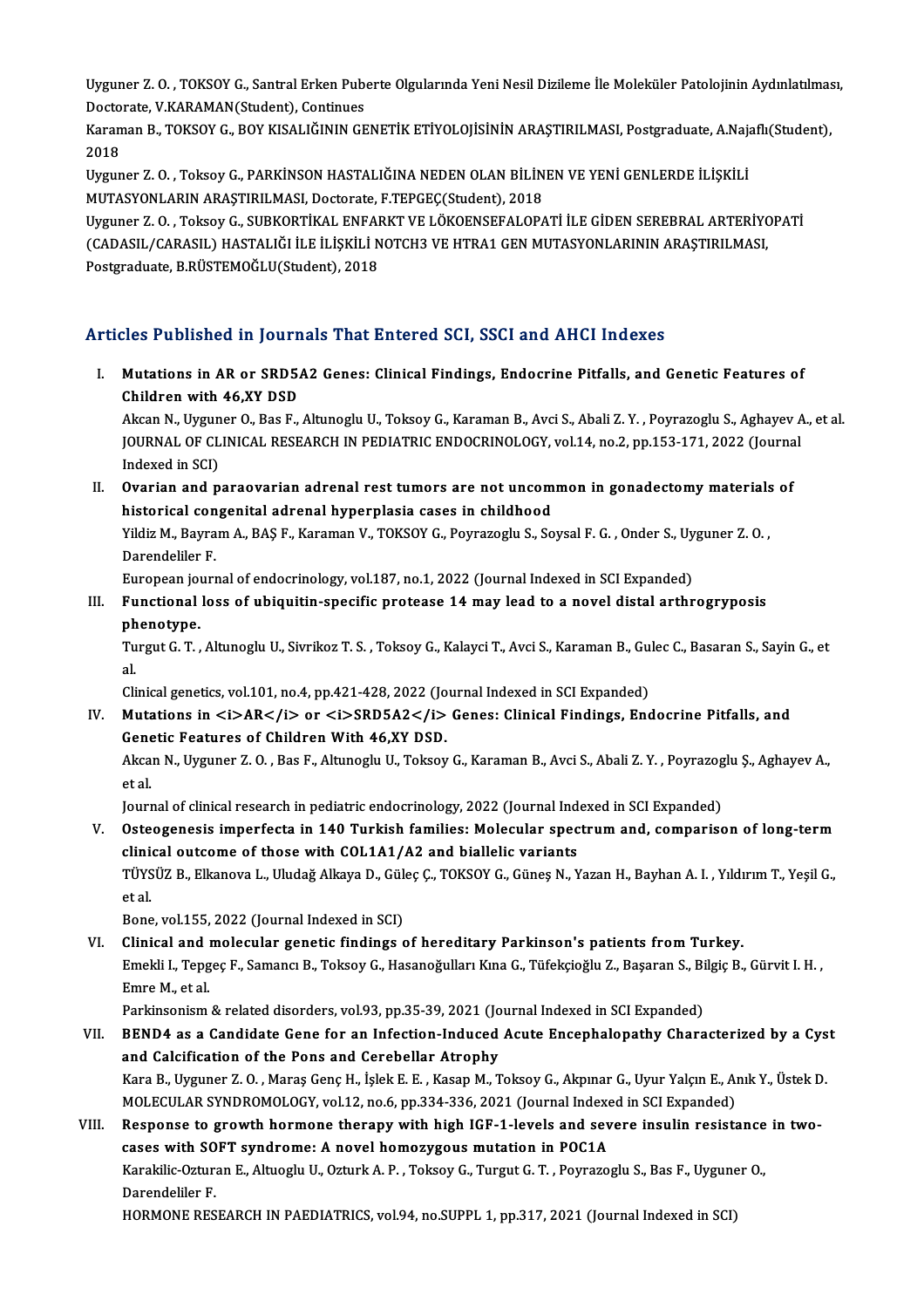- IX. Skeletal and molecular findings in 51 Cleidocranial dysplasia patients from Turkey<br>Perlau E.C., Elianewa L. Kelevei T. III UDAČ ALKAVA D. Altuneglu II. Cefle K. Mihei E. NUP P Skeletal and molecular findings in 51 Cleidocranial dysplasia patients from Turkey<br>Berkay E. G. , Elkanova L., Kalayci T., ULUDAĞ ALKAYA D., Altunoglu U., Cefle K., Mihci E., NUR B., Tasdelen E<br>Beyramaglu Z. et el Skeletal and molee<br>Berkay E. G. , Elkano<br>Bayramoglu Z., et al.<br>AMERICAN JOUPNAL Berkay E. G. , Elkanova L., Kalayci T., ULUDAĞ ALKAYA D., Altunoglu U., Cefle K., Mihci<br>Bayramoglu Z., et al.<br>AMERICAN JOURNAL OF MEDICAL GENETICS PART A, 2021 (Journal Indexed in SCI)<br>Eunstianal Connestivity Analysis in H Bayramoglu Z., et al.<br>AMERICAN JOURNAL OF MEDICAL GENETICS PART A, 2021 (Journal Indexed in SCI)<br>X. Functional Connectivity Analysis in Heterozygous Glucocerebrosidase Mutation Carriers<br>Sergin M. Kicik A. Bilgie B. Kurt E.
- AMERICAN JOURNAL OF MEDICAL GENETICS PART A, 2021 (Journal Indexed in SCI)<br>Functional Connectivity Analysis in Heterozygous Glucocerebrosidase Mutation Carriers<br>Sezgin M., Kicik A., Bilgic B., Kurt E., Bayram A., Hanagası Functional Connectivity Analysis in Heterozygous Glucocerebrosidase Mutation C.<br>Sezgin M., Kicik A., Bilgic B., Kurt E., Bayram A., Hanagası H. A. , Tepgec F., Toksoy G., Gurvit H.,<br>JOURNAL OF PARKINSONS DISEASE, vol.11, n JOURNAL OF PARKINSONS DISEASE, vol.11, no.2, pp.559-568, 2021 (Journal Indexed in SCI)
- XI. Follow-up findings and genotype-phenotype correlation in 18 Turkish patients with biallelic mutation in the FKBP10 gene Follow-up findings and genotype-phenotype correlation in 18 Turkish<br>mutation in the FKBP10 gene<br>Ulker A.Y., ULUDAĞ ALKAYA D., Yesil G., TOKSOY G., UYGUNER Z. O., Tuysuz B.<br>EUROPEAN JOURNAL OF HUMAN CENETICS yol 29 no SUPBL
- EUROPEAN JOURNAL OF HUMAN GENETICS, vol.28, no.SUPPL 1, pp.238, 2020 (Journal Indexed in SCI)<br>XII. Cognition of the mothers of patients with Duchenne muscular dystrophy. Ulker A. Y., ULUDAĞ ALKAYA D., Yesil G., TOKSOY G., UYGUNER Z. O., Tuysuz B.<br>EUROPEAN JOURNAL OF HUMAN GENETICS, vol.28, no.SUPPL 1, pp.238, 2020 (Jour<br>XII. Cognition of the mothers of patients with Duchenne muscular dystr Demirci H., Durmus H., Toksoy G., Uslu A., Parman Y., Hanagasi H. A. Cognition of the mothers of patients with Duchenne muscular dystrophy.<br>Demirci H., Durmus H., Toksoy G., Uslu A., Parman Y., Hanagasi H. A.<br>Muscle & nerve, vol.62, no.6, pp.710-716, 2020 (Journal Indexed in SCI Expanded)<br>C Demirci H., Durmus H., Toksoy G., Uslu A., Parman Y., Hanagasi H. A.<br>Muscle & nerve, vol.62, no.6, pp.710-716, 2020 (Journal Indexed in SCI Expanded)<br>XIII. Clinical and Molecular Characterization of Fanconi Anemia Patients
- Muscle & nerve, vol.62, no.6, pp.710-716, 2020 (Journal Indexed in SCI Expanded)<br>Clinical and Molecular Characterization of Fanconi Anemia Patients in Turkey<br>Toksoy G., Uludağ Alkaya D., Bagirova G., Avcl Ş., Aghayev A., G Clinical and Molecular Characterization of Fanconi Anemia Patients in Turkey<br>Toksoy G., Uludağ Alkaya D., Bagirova G., Avcl Ş., Aghayev A., Günes N., Altunoğlu U., Alana<br>G., et al.<br>MOLECULAR SYNDROMOLOGY, vol.11, no.4, pp. Toksoy G., Uludağ Alkaya D., Bagirova G., Avcl Ş., Aghayev A., Günes N., Altunoğlu U., Alan<br>G. , et al.<br>MOLECULAR SYNDROMOLOGY, vol.11, no.4, pp.183-196, 2020 (Journal Indexed in SCI)<br>Primary seorgyma Q10 Defisiongy 6 (CQQ
- G. , et al.<br>MOLECULAR SYNDROMOLOGY, vol.11, no.4, pp.183-196, 2020 (Journal Indexed in SCI)<br>XIV. Primary coenzyme Q10 Deficiency-6 (COQ10D6): Two siblings with variable expressivity of the renal<br>nhanatune MOLECULAR<br><mark>Primary co</mark><br>phenotype.<br><sup>Vildinim 7 V</sup> Primary coenzyme Q10 Deficiency-6 (COQ10D6): Two siblings with variable expressivity of the rena<br>phenotype.<br>Yildirim Z.Y. , Toksoy G., Uyguner O., Nayir A., Yavuz S., Altunoglu U., Turkkan O. N. , Sevinc B., Gokcay G. F. ,

phenotype.<br>Yildirim Z. Y. , Toksoy G., Uyguner O., Nayir A., Yavuz S., Altunoglu U., Turkkan O. N. , Sevinc B., Gokcay G. F. , Gunes<br>D. K. , et al. Yildirim Z. Y. , Toksoy G., Uyguner O., Nayir A., Yavuz S., Altunoglu U., Turkkan O. N. , Sevinc B., Gokcay G. I<br>D. K. , et al.<br>European journal of medical genetics, vol.63, no.1, pp.103621, 2020 (Journal Indexed in SCI Ex

- D. K. , et al.<br>European journal of medical genetics, vol.63, no.1, pp.103621, 2020 (Journal Indexed in SCI Expande<br>XV. Clinical and Genetic Investigation of Premature Ovarian Insufficiency Cases from Turkey<br>Oral E. Telseu European journal of medical genetics, vol.63, no.1, pp.103621, 2020 (Journal Indexed in !<br>Clinical and Genetic Investigation of Premature Ovarian Insufficiency Cases fro<br>Oral E., Toksoy G., Sofiyeva N., Celik H. G. , Karam Clinical and Genetic Investigation of Premature Ovarian Insufficiency Cases from Turkey<br>Oral E., Toksoy G., Sofiyeva N., Celik H. G. , Karaman B., Basaran S., Azami A., Uyguner Z. O.<br>JOURNAL OF GYNECOLOGY OBSTETRICS AND HU Oral E.,<br>JOURNA<br>in SCI)<br>H<del>i</del>lisci JOURNAL OF GYNECOLOGY OBSTETRICS AND HUMAN REPRODUCTION, vol.48, pp.817-823, 2019 (Journal Inder in SCI)<br>in SCI)<br>XVI. Utilization of neurosonography for evaluation of the corpus callosum malformations in the era of<br>fotel m
- in SCI)<br>Utilization of neurosonography for evaluation of the corpus callosum malformations in the era of<br>fetal magnetic resonance imaging. Utilization of neurosonography for evaluation of the corpus callosum malformations in the era of<br>fetal magnetic resonance imaging.<br>Turkyilmaz G., Sarac Sivrikoz T., Erturk E., Ozcan N., Tatlı B., Karaman B., Toksoy G., Kal

fetal magnetic resonance imaging.<br>Turkyilmaz G., Sarac Sivrikoz T., Erturk E., Ozcan N., Tatlı B., Karaman B., Toksoy G., Kalelioglu İ. H. , Has R., Yuk:<br>The journal of obstetrics and gynaecology research, vol.45, no.8, pp Turkyilmaz<br>The journal<br>Expanded)<br>Mutation The journal of obstetrics and gynaecology research, vol.45, no.8, pp.1472-1478, 2019 (Journal Indexed in SC<br>Expanded)<br>XVII. Mutation spectrum of 260 dystrophinopathy patients from Turkey and important highlights for<br>Conoti

## Expanded)<br>Mutation spectrum<br>genetic counseling.<br>Teksey C. Dunmus H Mutation spectrum of 260 dystrophinopathy patients from Turkey and important highlights for<br>genetic counseling.<br>Toksoy G., Durmus H., Aghayev A., Bagirova G., Rustemoglu B. S. , Basaran S., Avci S., Karaman B., Parman Y.,<br>

genetic counseling.<br>Toksoy G., Durmus H., Aghayev A., Bagirova G., Rustemoglu B. S. , Basaran S., Avci S., Karaman B., Parman Y.,<br>Altunoglu U., et al. Toksoy G., Durmus H., Aghayev A., Bagirova G., Rustemoglu B. S. , Basaran S., Avci S., Karaman B., Par<br>Altunoglu U., et al.<br>Neuromuscular disorders : NMD, vol.29, no.8, pp.601-613, 2019 (Journal Indexed in SCI Expanded)<br>Mu

## Altunoglu U., et al.<br>Neuromuscular disorders : NMD, vol.29, no.8, pp.601-613, 2019 (Journal Indexed in SCI Expanded)<br>XVIII. Mutation spectrum and pivotal features for differential diagnosis of Mucopolysaccharidosis IVA<br>nat Neuromuscular disorders : NMD, vol.29, no.8, pp.601-<br>Mutation spectrum and pivotal features for different<br>patients with severe and attenuated phenotype<br>Tiveüz P-ULUDAČ ALKAVA D-Teksev G-Gunes N-N Mutation spectrum and pivotal features for differential diagnosis of Mucopolysa<br>patients with severe and attenuated phenotype<br>TÜYSÜZ B., ULUDAĞ ALKAYA D., Toksoy G., Gunes N., Yildirim T., Bayhan I. A. , Uyguner Z. O.<br>CENE patients with severe and attenuated phenotype<br>TÜYSÜZ B., ULUDAĞ ALKAYA D., Toksoy G., Gunes N., Yildirim T., Bayhan I. A. , Uyguner Z. O.<br>GENE, vol.704, pp.59-67, 2019 (Journal Indexed in SCI)

- TÜYSÜZ B., ULUDAĞ ALKAYA D., Toksoy G., Gunes N., Yildirim T., Bayhan I. A. , Uyguner Z. O.<br>GENE, vol.704, pp.59-67, 2019 (Journal Indexed in SCI)<br>XIX. Precocious or early puberty in patients with combined pituitary hormon GENE, vol.704, pp.59-67, 2019 (Journal Indexed in SCI)<br>Precocious or early puberty in patients with combined pituitary<br>gene mutation: case report and review of possible mechanisms.<br>Pes F. Abeli 7, Y., Telrev C. Bourgrogly Precocious or early puberty in patients with combined pituitary hormone deficiency<br>gene mutation: case report and review of possible mechanisms.<br>Bas F., Abali Z.Y., Toksoy G., Poyrazoglu S., Bundak R., Gulec Ç., Uyguner Z. gene mutation: case report and review of possible mechanisms.<br>Bas F., Abali Z. Y. , Toksoy G., Poyrazoglu S., Bundak R., Gulec C., Uyguner Z. O. , Darendeliler F. F. Hormones (Athens, Greece), vol.17, no.4, pp.581-588, 2018 (Journal Indexed in SCI Expanded)
- XX. Pallister-Killian syndrome: clinical, cytogenetic and molecular findings in 15 cases<br>Karaman B., Kayserili H., Ghanbari A., Uyguner Z. O., Toksoy G., Altunoglu U., Basaran S. MOLECULAR CYTOGENETICS, vol.11, 2018 (Journal Indexed in SCI)
- XXI. A Rare Cause of Congenital Adrenal Hyperplasia: Clinical and Genetic Findings and Follow-up Characteristics of Six Patients with 17-Hydroxylase Deficiency Including Two Novel Mutations Kardelen A.D., Toksoy G., Bas F., Abali Z.Y., Gencay G., Poyrazoglu S., Bundak R., Altunoglu U., Avci S., Najafli A., et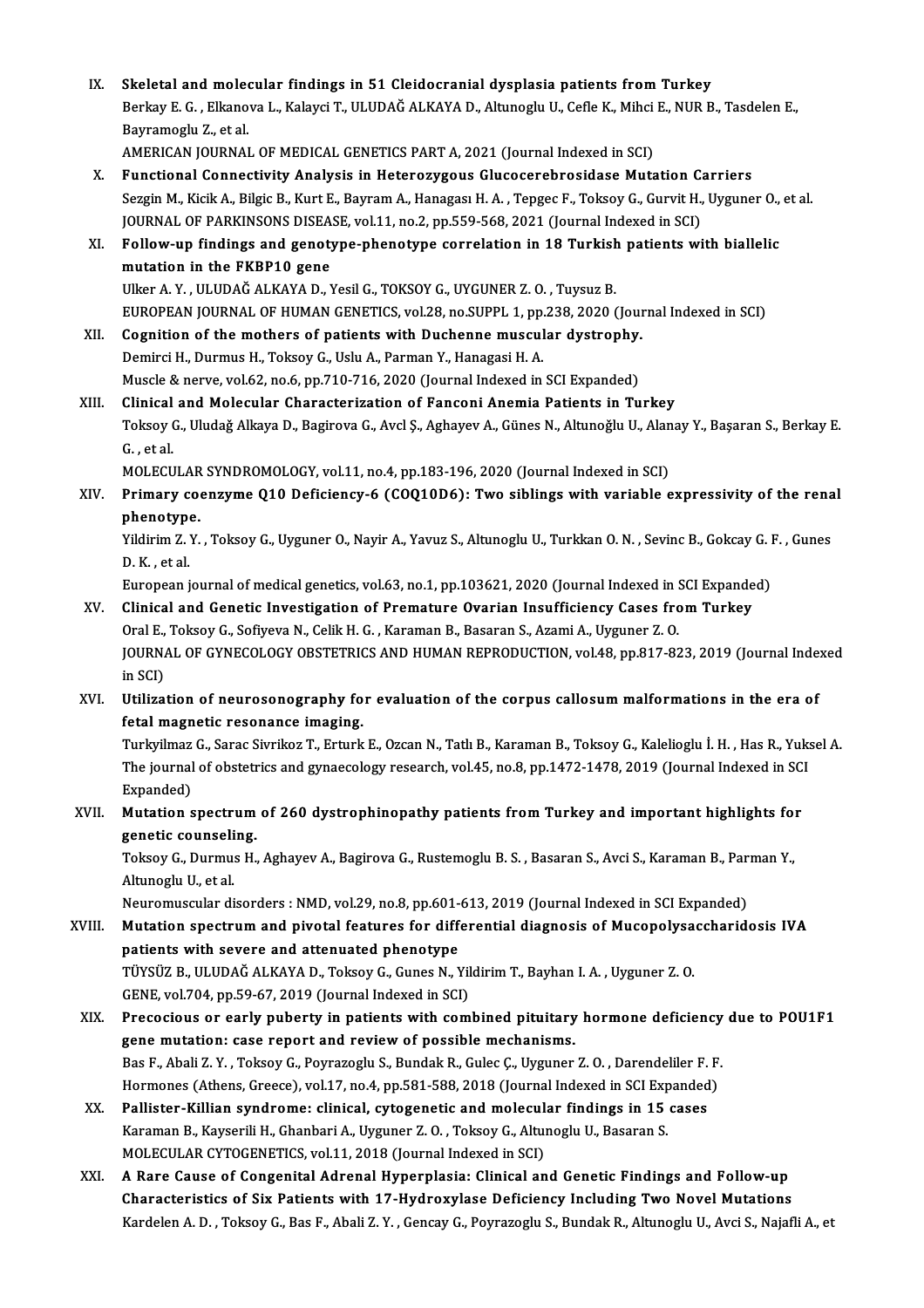al.<br>Ior

al.<br>Journal of clinical research in pediatric endocrinology, vol.10, no.3, pp.206-215, 2018 (Journal Indexed in SCI<br>Evnanded) al.<br>Journal of c<br>Expanded)<br>Provalance Sournal of clinical research in pediatric endocrinology, vol.10, no.3, pp.206-215, 2018 (Journal Indexed in SCI<br>Expanded)<br>XXII. Prevalence, clinical characteristics and long-term outcomes of classical 11 β-hydroxylase def

Expanded)<br>Prevalence, clinical characteristics and long-term outcomes of classical :<br>(11BOHD) in Turkish population and novel mutations in CYP11B1 gene.<br>Pes F. Telsev G. Frgun Longwire B. Uvguner 7.0, Abel: 7. Peyrageğlu S Prevalence, clinical characteristics and long-term outcomes of classical 11 β-hydroxylase deficionel (11BOHD) in Turkish population and novel mutations in CYP11B1 gene.<br>Baş F., Toksoy G., Ergun-Longmire B., Uyguner Z. O. (11BOHD) in Turkish population and novel mutations in CYP11B1 gene.<br>Baş F., Toksoy G., Ergun-Longmire B., Uyguner Z. O. , Abalı Z., Poyrazoğlu Ş., Karam<br>Bundak R., et al. Bas F., Toksoy G., Ergun-Longmire B., Uyguner Z. O., Abalı Z., Poyrazoğlu Ş., Karaman V., Avcı Ş., Altunoglu U.,

The Journal of steroid biochemistry and molecular biology, vol.181, pp.88-97, 2018 (Journal Indexed in SCI)

XXIII. Copy-Number Variations of the Human Olfactory Receptor Gene Family in Patients with Macromastia<br>and Prepubertal Gynecomastia Copy-Number Variations of the Human Olfactory Receptor Gene Family in Patients with Macromastia<br>and Prepubertal Gynecomastia<br>Bas F., Karaman B., Kardelen A. A. D. , Heidargholizadeh S., Najafli A., Toksoy G., Poyrazoglu S.

a<mark>nd Prepubert</mark><br>Bas F., Karaman<br>Basaran S., et al.<br>HODMONE BESE Bas F., Karaman B., Kardelen A. A. D. , Heidargholizadeh S., Najafli A., Toksoy G., Poyraz<br>Basaran S., et al.<br>HORMONE RESEARCH IN PAEDIATRICS, vol.90, pp.560, 2018 (Journal Indexed in SCI)<br>PROKR2 Mutations in Batiants With

## Basaran S., et al.<br>HORMONE RESEARCH IN PAEDIATRICS, vol.90, pp.560, 2018 (Journal Indexed in SCI)<br>XXIV. PROKR2 Mutations in Patients With Growth Hormone Deficiency and Multiple Pituitary Hormone<br>Deficiency HORMONE F<br>PROKR2 Mi<br>Deficiency<br><sup>Noiafli</sup> A. Po PROKR2 Mutations in Patients With Growth Hormone Deficiency and Multiple Pituitary Hormone<br>Deficiency<br>Najafli A., Bas F., Karaman B., Kardelen Al A. D. , Toksoy G., Poyrazoglu S., Uyguner O., Avci S., Altunoglu U., Ozturan

Deficiency<br>Najafli A., E<br>E. K. , et al.<br>HOPMONE Najafli A., Bas F., Karaman B., Kardelen Al A. D. , Toksoy G., Poyrazoglu S., Uyguner O., A<br>E. K. , et al.<br>HORMONE RESEARCH IN PAEDIATRICS, vol.90, pp.500, 2018 (Journal Indexed in SCI)<br>Clinical Jaboratory and Mologular Co

## E. K. , et al.<br>HORMONE RESEARCH IN PAEDIATRICS, vol.90, pp.500, 2018 (Journal Indexed in SCI)<br>XXV. Clinical, Laboratory and Molecular Genetic Findings of Patients with 17 beta-Hydroxysteroid<br>Rebydrogeneses 3 Deficiency HORMONE RESEARCH IN PAEDIA<br>Clinical, Laboratory and Mole<br>Dehydrogenase 3 Deficiency<br>Peyranochy S. Talisey C. Asbaye Clinical, Laboratory and Molecular Genetic Findings of Patients with 17 beta-Hydroxysteroid<br>Dehydrogenase 3 Deficiency<br>Poyrazoglu S., Toksoy G., Aghayev A., Karaman B., Avci S., Altunoglu U., Kardelen A. A. D. , Ozturan E.

Dehydrogenase 3 Deficiency<br>Poyrazoglu S., Toksoy G., Aghayev A., Karaman B., Avci S., Altunoglu U., Kardelen A. A. D. , Ozturan E. K. , Bas F.,<br>Basaran S., et al. Poyrazoglu S., Toksoy G., Aghayev A., Karaman B., Avci S., Altunoglu U., Kardelen A. A. D<br>Basaran S., et al.<br>HORMONE RESEARCH IN PAEDIATRICS, vol.90, pp.562, 2018 (Journal Indexed in SCI)<br>Evaluation of Canatic Etiology in

## Basaran S., et al.<br>HORMONE RESEARCH IN PAEDIATRICS, vol.90, pp.562, 2018 (Journal Indexed in SCI)<br>XXVI. Evaluation of Genetic Etiology in Patients with 46,XY Disorders of Sex Development: One Center<br>Experience HORMONE R<br>Evaluation<br>Experience<br>Aghayov A Evaluation of Genetic Etiology in Patients with 46,XY Disorders of Sex Development: One Center<br>Experience<br>Aghayev A., Toksoy G., Poyrazoglu S., Karaman B., Avci S., Yildiz M., Abali Z. Y. , Altunoglu U., Bas F., Darendelil

Expe<br>Agha<br>et al.<br>HOPI Aghayev A., Toksoy G., Poyrazoglu S., Karaman B., Avci S., Yildiz M., Abali Z. Y. , Altunoglet al.<br>et al.<br>HORMONE RESEARCH IN PAEDIATRICS, vol.90, pp.542, 2018 (Journal Indexed in SCI)<br>Evaluation of Three Bationts with 46

et al.<br>HORMONE RESEARCH IN PAEDIATRICS, vol.90, pp.542, 2018 (Journal Indexed in SCI)<br>XXVII. Evaluation of Three Patients with 46,XY Gonadal Dysgenesis due to Desert Hedgehog Gene Mutations<br>Reymancely S. Ashayev A. Telsey HORMONE RESEARCH IN PAEDIATRICS, vol.90, pp.542, 2018 (Journal Indexed in SCI)<br><mark>Evaluation of Three Patients with 46,XY Gonadal Dysgenesis due to Desert Hedgehog Gene Mutat</mark><br>Poyrazoglu S., Aghayev A., Toksoy G., Karaman B. E<mark>valuation of 1</mark><br>Poyrazoglu S., A<sub>g</sub><br>Basaran S., et al.<br>HORMONE BESE Poyrazoglu S., Aghayev A., Toksoy G., Karaman B., Avci S., Kardelen A. A. D. , Ozturan E. K. , A<br>Basaran S., et al.<br>HORMONE RESEARCH IN PAEDIATRICS, vol.90, pp.558-559, 2018 (Journal Indexed in SCI)<br>Homogygous, and compoun

## Basaran S., et al.<br>HORMONE RESEARCH IN PAEDIATRICS, vol.90, pp.558-559, 2018 (Journal Indexed in SCI)<br>XXVIII. Homozygous, and compound heterozygous mutation in 3 Turkish family with Jervell and Lange-<br>Nielson syndrome: HORMONE RESEARCH IN PAEDIATR<br>Homozygous, and compound het<br>Nielsen syndrome: case reports Homozygous, and compound heterozygous mutation in 3 Turkish family with Jervell and Lange<br>Nielsen syndrome: case reports<br>UYSAL F., Turkgenc B., Toksoy G., Bostan O. M. , Evke E., Uyguner O., Yakicier C., Kayserili H., Cil

Nielsen syndrome: case reports<br>UYSAL F., Turkgenc B., Toksoy G., Bostan O. M. , Evke E., Uyguner<br>BMC MEDICAL GENETICS, vol.18, 2017 (Journal Indexed in SCI)<br>PRIMARY COENZYME 010 DEEICIENCY 6 (COO10D6); CA UYSAL F., Turkgenc B., Toksoy G., Bostan O. M., Evke E., Uyguner O., Yakicier C<br>BMC MEDICAL GENETICS, vol.18, 2017 (Journal Indexed in SCI)<br>XXIX. PRIMARY COENZYME Q10 DEFICIENCY-6 (COQ10D6): CASE REPORT<br>Vildinim Z. V. Navi

## BMC MEDICAL GENETICS, vol.18, 2017 (Journal Indexed in SCI)<br>PRIMARY COENZYME Q10 DEFICIENCY-6 (COQ10D6): CASE REPORT<br>Yildirim Z. Y. , Nayir A., Uyguner O., Toksoy G., Yavuz S., Altunoglu U., Turkkan O. N. , Sevinc B., Gokc PRIMARY<br>Yildirim Z.<br>D. K. , et al.<br>PEDIATPIC Yildirim Z. Y. , Nayir A., Uyguner O., Toksoy G., Yavuz S., Altunoglu U., Turkkan O.<br>D. K. , et al.<br>PEDIATRIC NEPHROLOGY, vol.32, no.9, pp.1763, 2017 (Journal Indexed in SCI)<br>The Annligation of array CCH for Monaganic Dise

## D. K. , et al.<br>PEDIATRIC NEPHROLOGY, vol.32, no.9, pp.1763, 2017 (Journal Indexed in SCI)<br>XXX. The Application of array CGH for Monogenic Disorders; Clinical and Molecular Cytogenetic<br>Characterisation of Twonty Patients PEDIATRIC NEPHROLOGY, vol.32, no.9, pp<br>The Application of array CGH for Mc<br>Characterization of Twenty Patients<br>Karaman B. Kawasili H. Naiafli A. Altung The Application of array CGH for Monogenic Disorders; Clinical and Molecular Cytogenetic<br>Characterization of Twenty Patients<br>Karaman B., Kayserili H., Najafli A., Altunoglu U., Kumbasar G., Avci S., Heidargholizadeh S., Uy

Characterization<br>Karaman B., Kayser<br>N. , Toksoy G., et al.<br>MOLECULAP CYTO Karaman B., Kayserili H., Najafli A., Altunoglu U., Kumbasar G., Avci S<br>N. , Toksoy G., et al.<br>MOLECULAR CYTOGENETICS, vol.10, 2017 (Journal Indexed in SCI)<br>Claidesranial dysplasia: Clinisal, andesrinalasis and malesu

MOLECULAR CYTOGENETICS, vol.10, 2017 (Journal Indexed in SCI)

## N. , Toksoy G., et al.<br>MOLECULAR CYTOGENETICS, vol.10, 2017 (Journal Indexed in SCI)<br>XXXI. Cleidocranial dysplasia: Clinical, endocrinologic and molecular findings in 15 patients from 11<br>families. Cleidocranial dysplasia: Clinical, endocrinologic and molecular findings in 15 patients from 11<br>families.<br>Dinçsoy B., DINÇKAN N., GÜVEN Y., BAŞ F., ALTUNOĞLU U., KUVVETLI S., Poyrazoğlu Ş., TOKSOY G., KAYSERILI H.,<br>UVCUNER

families.<br>Dinçsoy B., DIN<br>UYGUNER Z. O.<br>European journ Dinçsoy B., DINÇKAN N., GÜVEN Y., BAŞ F., ALTUNOĞLU U., KUVVETLI S., Poyrazoğlu Ş., T<br>UYGUNER Z. O.<br>European journal of medical genetics, vol.60, pp.163-168, 2017 (Journal Indexed in SCI)<br>A BARE CAUSE OF CONCENITAL ADRENAL UYGUNER Z. O.<br>European journal of medical genetics, vol.60, pp.163-168, 2017 (Journal Indexed in SCI)<br>XXXII. A RARE CAUSE OF CONGENITAL ADRENAL HYPERPLASIA: CLINICAL AND GENETIC FINDINGS AND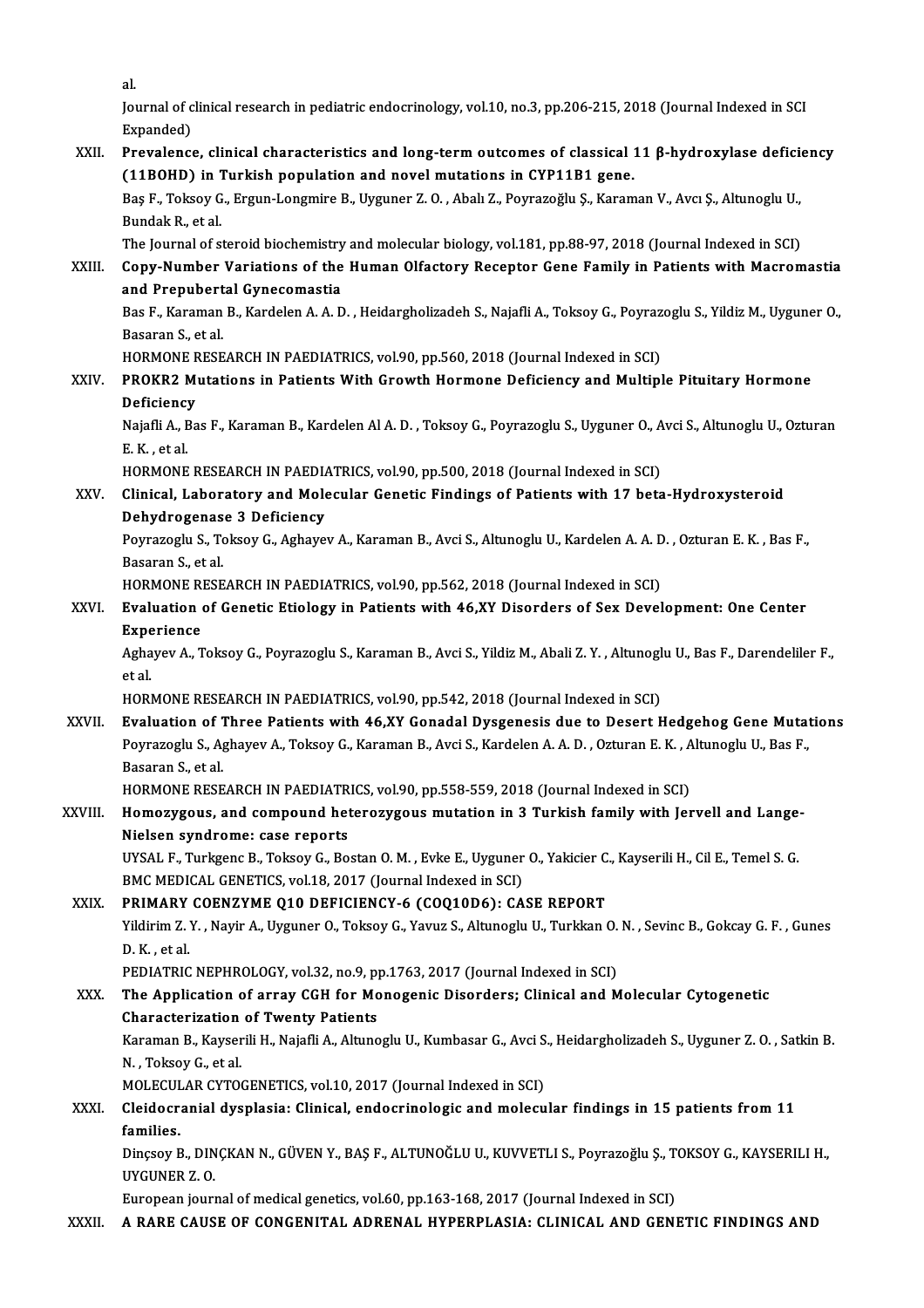|              | FOLLOW-UP OF SIX PATIENTS WITH 17 HYDROXYLASE DEFICIENCY                                                                           |
|--------------|------------------------------------------------------------------------------------------------------------------------------------|
|              | Kardelen A. D., Bas F., Toksoy G., Poyrazoglu Ş., Bundak R., Altunoglu U., Najafli A., Uyguner O., Darendeliler F. F.              |
|              | HORMONE RESEARCH IN PAEDIATRICS, vol.88, pp.429-430, 2017 (Journal Indexed in SCI)                                                 |
| XXXIII.      | Holt-Oram syndrome because of the novel TBX5 mutation c.481A>C.                                                                    |
|              | Koçak E., ALTUNOĞLU U., Toksoy G., KAYSERILI H.                                                                                    |
|              | Clinical dysmorphology, vol.25, pp.192-4, 2016 (Journal Indexed in SCI)                                                            |
| XXXIV.       | A new hereditary congenital facial palsy case supports arg5 in HOX-DNA binding domain as possible                                  |
|              | hot spot for mutations.                                                                                                            |
|              | Uyguner Z.O., Toksoy G., Altunoglu U., Ozgur H., Basaran S., Kayserili H.                                                          |
|              | European journal of medical genetics, vol.58, pp.358-63, 2015 (Journal Indexed in SCI Expanded)                                    |
| <b>XXXV</b>  | Molecular analysis of PROP1, POU1F1, LHX3, and HESX1 in Turkish patients with combined pituitary                                   |
|              | hormone deficiency: a multicenter study.                                                                                           |
|              | Bas F., Uyguner Z. O., Darendeliler F., Aycan Z., Çetinkaya E., Berberoglu M., Siklar Z., Ocal G., DARCAN Ş., Goksen D.,<br>et al. |
|              | Endocrine, vol.49, no.2, pp.479-91, 2015 (Journal Indexed in SCI Expanded)                                                         |
| <b>XXXVI</b> | Idiopathic angioedema with F12 mutation: is it a new entity?                                                                       |
|              | Gelincik A., Demir S., Olgac M., Karaman V., Toksoy G., Colakoglu B., Buyukozturk S., Uyguner Z. O.                                |
|              | Annals of allergy, asthma & immunology : official publication of the American College of Allergy, Asthma,                          |
|              | & Immunology, vol.114, no.2, pp.154-6, 2015 (Journal Indexed in SCI Expanded)                                                      |
| XXXVII.      | Prevalence of X-aneuploidies, X-structural abnormalities and 46, XY sex reversal in Turkish women                                  |
|              | with primary amenorrhea or premature ovarian insufficiency                                                                         |
|              | GECKINLI B. B., GEÇKİNLİ B. B., TOKSOY G., Toksoy G., SAYAR C., SAYAR C., SÖYLEMEZ M. A., SÖYLEMEZ M. A.,                          |
|              | YEŞİL G, YEŞİL G, et al.                                                                                                           |
|              | EUROPEAN JOURNAL OF OBSTETRICS & GYNECOLOGY AND REPRODUCTIVE BIOLOGY, vol.182, pp.211-215, 2014                                    |
|              | (Journal Indexed in SCI)                                                                                                           |
| XXXVIII.     | Skull Defects, Alopecia, Hypertelorism, and Notched Alae Nasi Caused by Homozygous ALX4 Gene                                       |
|              | <b>Mutation</b>                                                                                                                    |
|              | Kariminejad A., Bozorgmehr B., Alizadeh H., Ghaderi-Sohi S., Toksoy G., Uyguner Z. O., Kayserili H.                                |
|              | AMERICAN JOURNAL OF MEDICAL GENETICS PART A, vol.164, no.5, pp.1322-1327, 2014 (Journal Indexed in SCI)                            |
| <b>XXXIX</b> | Novel indel Mutation in the GDF5 Gene Is Associated with Brachydactyly Type C in a Four-<br><b>Generation Turkish Family.</b>      |
|              | UYGUNER Z. O., KOCAOĞLU M., TOKSOY G., Basaran S., KAYSERILI H.                                                                    |
|              | Molecular syndromology, vol.5, pp.81-6, 2014 (Journal Indexed in SCI Expanded)                                                     |
| XL.          | Familial Microdeletion of 3 Mb at 22q11.2 With Unusual Phenotype                                                                   |
|              | Toksoy G., Satkin B. N., Kayserili H., Karaman B., Basaran S.                                                                      |
|              | CHROMOSOME RESEARCH, vol.21, 2013 (Journal Indexed in SCI)                                                                         |
| XLI.         | Left Diaphragmatic Eventration Associated with Ipsilateral Pulmonary Sequestration and                                             |
|              | Intrathoracic Kidney in a Fetus: Reviewing the Prenatal Diagnosis and Etiopathogenesis                                             |
|              | SAHINOGLU Z., Yuksel A., ULUDOGAN M., BILGIC R., Toksoy G.                                                                         |
|              | FETAL AND PEDIATRIC PATHOLOGY, vol.30, no.4, pp.233-243, 2011 (Journal Indexed in SCI)                                             |
| XLII.        | Molecular genetic screening of MBS1 locus on chromosome 13 for microdeletions and exclusion of                                     |
|              | FGF9, GSH1 and CDX2 as causative genes in patients with Moebius syndrome                                                           |
|              | Uzumcu A., Karaman B., Toksoy G., Uyguner Z. O., Candan S., Eris H., Tatli B., Geçkinli B., Yuksel A., Kayserili H., et al.        |
|              | EUROPEAN JOURNAL OF MEDICAL GENETICS, vol.52, no.5, pp.315-320, 2009 (Journal Indexed in SCI)                                      |
| XLIII.       | Mutational screening of BASP1 and transcribed processed pseudogene TP Psi g-BASP1 in patients                                      |
|              | with Mobius syndrome                                                                                                               |
|              | Uzumcu A., Candan S., Toksoy G., Uyguner Z. O., Karaman B., Eris H., Tatli B., Kayserili H., Yuksel A., Geçkinli B., et al.        |
|              | JOURNAL OF GENETICS AND GENOMICS, vol.36, no.4, pp.251-256, 2009 (Journal Indexed in SCI)                                          |
| XLIV.        | A report of a patient with duplication of 7p13 -> pter and deletion of 2p23 -> pter due to a                                       |
|              | maternal 2p;7p translocation                                                                                                       |
|              | Tuerkover B. B., Sayar C., Toksoy G., Elcioglu N.                                                                                  |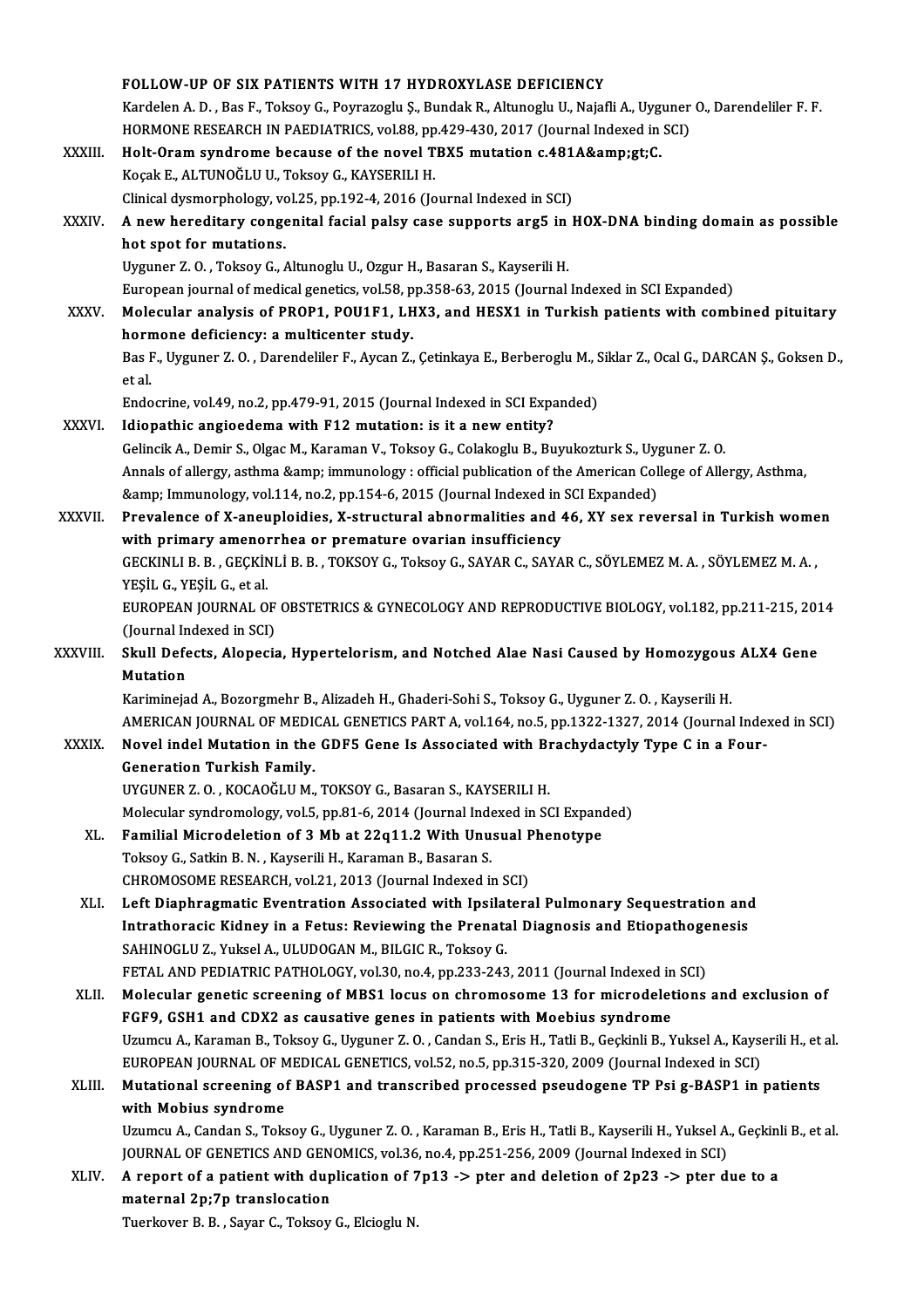TURKISH JOURNAL OF PEDIATRICS, vol.51, pp.174-179, 2009 (Journal Indexed in SCI)<br>Prenatel ultresenegraphical features of limb hody well semploy: A review of

XLV. Prenatal ultrasonographical features of limb body wall complex: A review of etiopathogenesis and a<br>new classification TURKISH JOURNAL C<br>Prenatal ultrasono<br>new classification<br>SAHINOCLU 7 - ULUE

SAHINOGLU Z., ULUDOGAN M., ARIK H., AYDIN A., KUCUKBAS M., BILGIC R., Toksoy G. FETAL AND PEDIATRIC PATHOLOGY, vol.26, no.3, pp.135-151, 2007 (Journal Indexed in SCI)

XLVI. The identification of smal supernumerarymarker chromosomes; the experiences of 15,792 fetal karyotyping fromTurkey.

Karaman B., Aytan M., Yilmaz K., Toksoy G., Onal E. P., Ghanbari A., Engur A., Kayserili H., Yuksel-Apak M., Basaran S. karyotyping from Turkey.<br>Karaman B., Aytan M., Yilmaz K., Toksoy G., Onal E. P. , Ghanbari A., Engur A., Kayserili H., Yuksel-Apak M<br>European journal of medical genetics, vol.49, no.3, pp.207-14, 2006 (Journal Indexed in S Karaman B., Aytan M., Yilmaz K., Toksoy G., Onal E. P. , Ghanbari A., Engur A., Kayserili H., Yuksel-Apak M., Bas<br>European journal of medical genetics, vol.49, no.3, pp.207-14, 2006 (Journal Indexed in SCI Expanded)<br>XLVII.

- European journal of medical genetics, vol.49, no.3, p<br>Pineal germinoma associated with multiple con<br>Aker F., Berkman Z., Aydingoz I., Hakan T., Toksoy G.<br>NEUPOPATHOLOCY vol.35, no.4, nn.336,340,3005 ( Pineal germinoma associated with multiple congenital melanocytic reflection and the F., Berkman Z., Aydingoz I., Hakan T., Toksoy G.<br>NEUROPATHOLOGY, vol.25, no.4, pp.336-340, 2005 (Journal Indexed in SCI)<br>Second trimester Aker F., Berkman Z., Aydingoz I., Hakan T., Toksoy G.<br>NEUROPATHOLOGY, vol.25, no.4, pp.336-340, 2005 (Journal Indexed in SCI)<br>XLVIII. Second trimester choroid plexus cysts and trisomy 18
- SAHINOGLU Z., ULUDOGAN M., SAYAR C., TURKOVER B., Toksoy G. Second trimester choroid plexus cysts and trisomy 18<br>SAHINOGLU Z., ULUDOGAN M., SAYAR C., TURKOVER B., Toksoy G.<br>INTERNATIONAL JOURNAL OF GYNECOLOGY & OBSTETRICS, vol.85, no.1, pp.24-29, 2004 (Journal Indexed in SCI)<br>The r SAHINOGLU Z., ULUDOGAN M., SAYAR C., TURKOVER B., Toksoy G.<br>INTERNATIONAL JOURNAL OF GYNECOLOGY & OBSTETRICS, vol.85, no.1, pp.24-29, 2004 (Journal Indexed in SCI)<br>XLIX. The results of cytogenetic analysis with regard to i INTERNATION<br>The results<br>and fetuses

The results of cytogenetic analysis with regard to intracytoplasmic sperm injection in males, females<br>and fetuses<br>Basaran S., ENGUR A., AYTAN M., Karaman B., GHANBARI A., Toksoy G., Yuksel A., CANKAT D., Kervancioglu E.,<br>W Basaran S., ENGUR A., AYTAN M., Karaman B., GHANBARI A., Toksoy G., Yuksel A., CANKAT D., Kervancioglu E., Basaran S., ENGUR A., AYTAN M., Karaman B., GHANBARI A., Toksoy G., Yuksel A., CANKAT I<br>WOLLNIK B., et al.<br>FETAL DIAGNOSIS AND THERAPY, vol.19, no.4, pp.313-318, 2004 (Journal Indexed in SCI)<br>Identification of de nove atma

L. Identification of de novo structural chromosome abnormalities using "Chromoprobe Multiprobe"<br>slide technique FETAL DIAGNOSI:<br>Identification of<br>slide technique<br>Teksey C. Aytan l

Toksoy G., Aytan M., Kili G., Karaman B., Basaran S., Apak M.

CYTOGENETICS AND CELL GENETICS, vol.85, pp.44, 1999 (Journal Indexed in SCI)

## Articles Published in Other Journals

I. INTER-POPULATION COMPARISONS AND THE IMPORTANCE IN INFECTIOUS DISEASES OF THE IRF7, THE TRIMING IN OUTER JOURNALS<br>INTER-POPULATION COMPARISONS AND THE IMPORTANCE IN INFECTIOUS DIST<br>TBK1, IFNAR1, IFNAR2 AND TLR3 GENE VARIANTS IN TURKISH INDIVIDUALS<br>Karagan A. Takagu G. Uygunor O. Karaman B. Bagaran S. Kamu INTER-POPULATION COMPARISONS AND THE IMPORTANCE IN INFECT<br>TBK1, IFNAR1, IFNAR2 AND TLR3 GENE VARIANTS IN TURKISH INDI<br>Karacan A., Toksoy G., Uyguner O., Karaman B., Basaran S., Komurcu-Bayrak E.<br>JOUPNAL OF ISTANPULEACULTY TBK1, IFNAR1, IFNAR2 AND TLR3 GENE VARIANTS IN TURKISH INDIVIDUALS<br>Karacan A., Toksoy G., Uyguner O., Karaman B., Basaran S., Komurcu-Bayrak E.<br>JOURNAL OF ISTANBUL FACULTY OF MEDICINE-ISTANBUL TIP FAKULTESI DERGISI, 2022 (

Karac<br>JOURN<br>ESCI)<br>Clinia JOURNAL OF ISTANBUL FACULTY OF MEDICINE-ISTANBUL TIP FAKULTESI DERGISI, 2022 (Journal Indexed<br>ESCI)<br>II. Clinical and Molecular Genetic Findings of Cerebral Arteriopathy with Subcortical Infarcts and<br>Loukeensenbelenathy

ESCI)<br>II. Clinical and Molecular Genetic Findings of Cerebral Arteriopathy with Subcortical Infarcts and<br>Leukoencephalopathy Clinical and Molecular Genetic Findings of Cerebral Arteriopathy with Subcortical Infarcts and<br>Leukoencephalopathy<br>Rüstemoğlu B. S. , Samancı B., Tepgeç F., Kürtüncü M., Altunoğlu U., Gündüz T., Yeşil Sayın G., Avcı Ş., Gü

Leukoencep<br>Rüstemoğlu B<br>Bilgiç B., et al.<br>Turkish Journ Rüstemoğlu B. S. , Samancı B., Tepgeç F., Kürtüncü M., Altunoğlu U., Gündüz T., Yeşil Sayın G., *A*<br>Bilgiç B., et al.<br>Turkish Journal of Neurology, vol.27, no. 27(3), pp.240-247, 2021 (Journal Indexed in ESCI)<br>NOONAN SENDR

Bilgiç B., et al.<br>Turkish Journal of Neurology, vol.27, no. 27(3), pp.240-247, 2021 (Journal Indexed in ESCI)<br>III. NOONAN SENDROMU'NUN PRENATAL TANISINDA PTPN11 GEN ANALİZLERİNİN ETKİNLİĞİ Turkish Journal of Neurology, vol.27, no. 27(3), pp.240-247, 2021 (Journal Indexed in ESCI)<br>NOONAN SENDROMU'NUN PRENATAL TANISINDA PTPN11 GEN ANALİZLERİNİN ETKİNLİĞİ<br>TOKSOY G., TEPGEÇ F., SARAÇ SİVRİKOZ T., KALELİOĞLU İ. H NOONAN SI<br>TOKSOY G., T<br>BAŞARAN S.<br>JOUPNAL OF TOKSOY G., TEPGEÇ F., SARAÇ SİVRİKOZ T., KALELİOĞLU İ. H. , DEMİR S., HAS R., YÜKSEL A., UYGUNER Z. O. ,<br>BAŞARAN S.<br>JOURNAL OF ISTANBUL FACULTY OF MEDICINE-ISTANBUL TIP FAKULTESI DERGISI, vol.84, no.1, pp.34-39, 2021<br>(Jaur

BAŞARAN S.<br>JOURNAL OF ISTANBUL F.<br>(Journal Indexed in ESCI)<br>CHANGES IN CLINICAL JOURNAL OF ISTANBUL FACULTY OF MEDICINE-ISTANBUL TIP FAKULTESI DERGISI, vol.84, no.1, pp.34-39, 20.<br>(Journal Indexed in ESCI)<br>IV. CHANGES IN CLINICAL AND CYTOGENETIC FINDINGS OF INVASIVE PRENATAL DIAGNOSIS FROM

(Journal Indexed in ESCI)<br>CHANGES IN CLINICAL AND CYTOGENETIC FINDINGS OF INVASIVE PRENATAL DIAGNOSIS |<br>1989 TO 2011 IN ISTANBUL IMPACT OF THE BIOCHEMICAL SCREENING TESTS AND FETAL<br>III TRASONOCRAPHY CHANGES IN CLINICA<br>1989 TO 2011 IN IST.<br>ULTRASONOGRAPHY<br>BASARAN S. KARAMAN 1989 TO 2011 IN ISTANBUL IMPACT OF THE BIOCHEMICAL SCREENING TESTS AND FETAL<br>ULTRASONOGRAPHY<br>BAŞARAN S., KARAMAN B., Kırgız M., KALELİOĞLU İ. H. , HAS R., Dehgan T., YILDIRIM A., TOKSOY G., YÜKSEL A.<br>JOUPMAL OF ISTANPUL FA

ULTRASONOGRAPHY<br>BAŞARAN S., KARAMAN B., Kırgız M., KALELİOĞLU İ. H. , HAS R., Dehgan T., YILDIRIM A., TOKSOY G., YÜKSEL A.<br>JOURNAL OF ISTANBUL FACULTY OF MEDICINE-ISTANBUL TIP FAKULTESI DERGISI, vol.83, no.4, pp.315-324,<br>2 BAŞARAN S., KARAMAN B., Kırgı<br>JOURNAL OF ISTANBUL FACULT<br>2020 (Journal Indexed in ESCI)<br>Annay CCH Analinlaninde Sar JOURNAL OF ISTANBUL FACULTY OF MEDICINE-ISTANBUL TIP FAKULTESI DERGISI, vol.83,<br>2020 (Journal Indexed in ESCI)<br>V. Array-CGH Analizlerinde Saptanan De Novo Değişimlere Klinik Genetik Yaklaşım<br>Kumbasar G. TOKSOV G. BASARAN S

2020 (Journal Indexed in ESCI)<br>V. Array-CGH Analizlerinde Saptanan De Novo Değişimlere Klinik Genetik Yaklaşım<br>Kumbasar G., TOKSOY G., BAŞARAN S., KARAMAN B.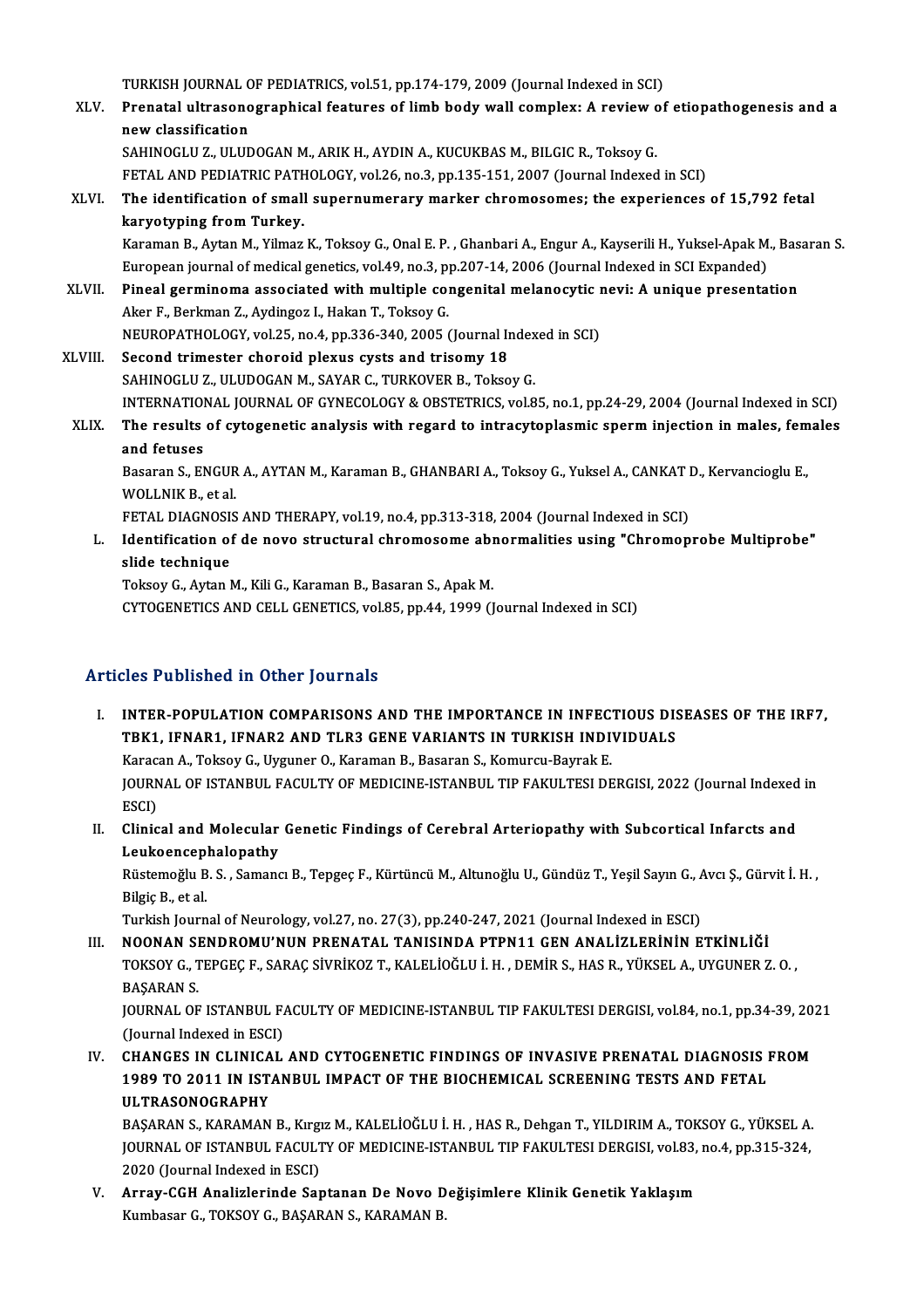Gazi Medical Journal, vol.30, no.4, pp.361-364, 2019 (National Refreed University Journal)

- Gazi Medical Journal, vol.30, no.4, pp.361-364, 2019 (National Refreed University Journal)<br>VI. MOLECULAR ANALYSIS OF FGFR1-3, TWIST1, MSX2, POR, FREM1 AND RAB23 GENES IN SYNDROMIC Gazi Medical Journal, vol.30, no.4, pp.361-364, 2019 (National MOLECULAR ANALYSIS OF FGFR1-3, TWIST1, MSX<br>AND NON-SYNDROMIC CRANIOSYNOSTOSIS CASES<br>Karaman V. Teksey C. Karaman B. Kaysarili Karabay H MOLECULAR ANALYSIS OF FGFR1-3, TWIST1, MSX2, POR, FREM1 AND RAB23 GENES IN SY<br>AND NON-SYNDROMIC CRANIOSYNOSTOSIS CASES<br>Karaman V., Toksoy G., Karaman B., Kayserili Karabey H., Basaran S., Altunoglu U., Avci S., Uyguner Z. AND NON-SYNDROMIC CRANIOSYNOSTOSIS CASES<br>Karaman V., Toksoy G., Karaman B., Kayserili Karabey H., Basaran S., Altunoglu U., Avci S., Uyguner Z. O.<br>JOURNAL OF ISTANBUL FACULTY OF MEDICINE-ISTANBUL TIP FAKULTESI DERGISI, vol Karaman V., Toksoy G., Karaman B., Kayserili Karabey H., Basaran S., Altunoglu U., Avci S., Uyguner Z. O. JOURNAL OF ISTANBUL FACULTY OF MEDICINE-ISTANBUL TIP FAKULTESI DERGISI, vol.82, no.2, pp.116-122,<br>2019 (Journal Indexed in ESCI)<br>VII. SENDROMİK VE NON-SENDROMİK KRANİYOSİNOSTOZ OLGULARINDA FGFR1-3, TWIST1, MSX2, POR,
- 2019 (Journal Indexed in ESCI)<br>SENDROMİK VE NON-SENDROMİK KRANİYOSİNOSTOZ<br>FREM1 VE RAB23 GENLERİNİN MOLEKÜLER ANALİZİ<br>Karaman V. TOKSOV G. KARAMAN B. KAYSERLI İ KARAREVI SENDROMİK VE NON-SENDROMİK KRANİYOSİNOSTOZ OLGULARINDA FGFR1-3, TWIST1, MSX2,<br>FREM1 VE RAB23 GENLERİNİN MOLEKÜLER ANALİZİ<br>Karaman V., TOKSOY G., KARAMAN B., KAYSERİLİ KARABEY H., BAŞARAN S., ALTUNOĞLU U., UYGUNER Z. O.<br>İST FREM1 VE RAB23 GENLERİNİN MOLEKÜLER ANALİZİ<br>Karaman V., TOKSOY G., KARAMAN B., KAYSERİLİ KARABEY H., BAŞARAN S., ALTUNOĞLU U., UYGUNE<br>İSTANBUL TIP FAKÜLTESİ DERGİSİ, vol.82, no.2, pp.9-10, 2019 (National Refreed University Karaman V., TOKSOY G., KARAMAN B., KAYSERİLİ KARABEY H., BAŞARAN S., ALTUNOĞLU U., UYGUNER Z. O.<br>İSTANBUL TIP FAKÜLTESİ DERGİSİ, vol82, no.2, pp.9-10, 2019 (National Refreed University Journal)<br>VIII. NORMAL KARYOTİPLİ
- İSTANBUL TIP FAKÜLTESİ DERGİSİ, vol82, no.2, pp.9-10, 2019 (National Fernandent Patolojik ULTRASON BULGUSU OLAN FET<br>LİGATİON-DEPENDENT PROBE AMPLİFİCATİON) UYGULAMALARI<br>TOKSOV G. KARAMAN B. UYGUNER 7. O. YU MAZ K. HAS R. K NORMAL KARYOTİPLİ PATOLOJİK ULTRASON BULGUSU OLAN FETUSLARDA MLPA (MULTİPLEX<br>LİGATİON-DEPENDENT PROBE AMPLİFİCATİON) UYGULAMALARI<br>TOKSOY G., KARAMAN B., UYGUNER Z. O. , YILMAZ K., HAS R., KAYSERİLİ H., MINY P., BAŞARAN S. LİGATİON-DEPENDENT PROBE AMPLİFİCATİON) UYGULAMALARI<br>TOKSOY G., KARAMAN B., UYGUNER Z. O. , YILMAZ K., HAS R., KAYSERİLİ H., MINY P.,<br>İstanbul Tıp Dergisi, vol.82, no.1, pp.2-3, 2019 (National Refreed University Journal)<br>A TOKSOY G., KARAMAN B., UYGUNER Z. O. , YILMAZ K., HAS R., KAYSERİLİ H., MINY P., BAŞARAN S.<br>İstanbul Tıp Dergisi, vol.82, no.1, pp.2-3, 2019 (National Refreed University Journal)<br>IX. APPLICATION OF MLPA (MULTIPLEX LIGATION
- İstanbul Tıp Dergisi, vol.82, no.1, pp.2-3, 2019 (National Refreed University Dependent 1<br>APPLICATION OF MLPA (MULTIPLEX LIGATION-DEPENDENT 1<br>WITH AN ABNORMAL SONOGRAM AND NORMAL KARYOTYPE<br>Teksov C. Karaman B. Hygunor 7, O APPLICATION OF MLPA (MULTIPLEX LIGATION-DEPENDENT PROBE AMPLIFI<br>WITH AN ABNORMAL SONOGRAM AND NORMAL KARYOTYPE<br>Toksoy G., Karaman B., Uyguner Z. O. , Yilmaz K., Has R., Kayserili H., Miny P., Basaran S.<br>JOUPMAL OF JSTANPUL WITH AN ABNORMAL SONOGRAM AND NORMAL KARYOTYPE<br>Toksoy G., Karaman B., Uyguner Z. O. , Yilmaz K., Has R., Kayserili H., Miny P., Basaran S.<br>JOURNAL OF ISTANBUL FACULTY OF MEDICINE-ISTANBUL TIP FAKULTESI DERGISI, vol.82, no. Toksoy G., Karaman B., Uyguner Z. O., Yilmaz K., Has R., Kayserili H., Miny P., Basaran S. JOURNAL OF ISTANBUL FACULTY OF MEDICINE-ISTANBUL TIP FAKULTESI DERGISI, vol.82<br>(Journal Indexed in ESCI)<br>X. Clinical Genetic Approach to De Novo Changes Identified in Array-CGH Analysis<br>Kumbasar C. Talvay C. Basaran S. Kar
- (Journal Indexed in ESCI)<br>Clinical Genetic Approach to De Novo Chai<br>Kumbasar G., Toksoy G., Basaran S., Karaman B.<br>CAZI MEDICAL JOUPNAL .vol 30, no 4, nn 361, 34 Clinical Genetic Approach to De Novo Changes Identified in Array-CGH Ar<br>Kumbasar G., Toksoy G., Basaran S., Karaman B.<br>GAZI MEDICAL JOURNAL, vol.30, no.4, pp.361-364, 2019 (Journal Indexed in ESCI)<br>A Gase of Eibredvenlasia
- Kumbasar G., Toksoy G., Basaran S., Karaman B.<br>GAZI MEDICAL JOURNAL, vol.30, no.4, pp.361-364, 2019 (Journal Indexed in ESCI)<br>XI. A Case of Fibrodysplasia Ossificans Progressiva in a 5-year-old Boy withall Musculoskelet GAZI MEDICAL JOURNAL, vol.30,<br>A Case of Fibrodysplasia Ossi<br>and Review of the Literature<br>Civer M, Bit Cit i E, VI IC A, UVC A Case of Fibrodysplasia Ossificans Progressiva in<br>and Review of the Literature<br>Civan M., BİLGİLİ F., KILIÇ A., UYGUNER Z. O. , TOKSOY G.<br>JOUPMAL OF OPTHOPAEDIC CASE PEPOPTS, vol.2 pp.26 and Review of the Literature<br>Civan M., BİLGİLİ F., KILIÇ A., UYGUNER Z. O. , TOKSOY G.<br>JOURNAL OF ORTHOPAEDIC CASE REPORTS, vol.8, pp.36-39, 2018 (Refereed Journals of Other Institutions)<br>CLINICAL CLASSIEICATION OF PADIAL

- Civan M., BİLGİLİ F., KILIÇ A., UYGUNER Z. O. , TOKSOY G.<br>JOURNAL OF ORTHOPAEDIC CASE REPORTS, vol.8, pp.36-39, 2018 (Refereed Journals of Other Institutions)<br>XII. CLINICAL CLASSIFICATION OF RADIAL RAY DEFECTS AND RESEARCH JOURNAL OF ORTHOPAEDIC CASE REPORTS, vol.8, pp.36-39, 2018 (Refereed Journals of Othe<br>CLINICAL CLASSIFICATION OF RADIAL RAY DEFECTS AND RESEARCH INTO ETIOPA<br>Avci S., Toksoy G., Bagirova G., Altunoglu U., Karaman B., Basara CLINICAL CLASSIFICATION OF RADIAL RAY DEFECTS AND RESEARCH INTO ETIOPATHOGENESIS<br>Avci S., Toksoy G., Bagirova G., Altunoglu U., Karaman B., Basaran S., Kayserili H., Uyguner Z. O.<br>JOURNAL OF ISTANBUL FACULTY OF MEDICINE-IS Avci S., Toksoy G., Bagirova G., A<br>JOURNAL OF ISTANBUL FACULT<br>2018 (Journal Indexed in ESCI)<br>Interstitiel Deletion 4.6 due t JOURNAL OF ISTANBUL FACULTY OF MEDICINE-ISTANBUL TIP FAKULTESI DERGISI, vol.81, no.4, pp.127-138,<br>2018 (Journal Indexed in ESCI)<br>XIII. Interstitial Deletion 4q due to a Complex Rearrangement Involving Chromosomes 1, 2, 4,
- 2018 (Journal Indexed in ESCI)<br>XIII. Interstitial Deletion 4q due to a Complex Rearrangement Involving Chromosomes 1, 2, 4, 8, 14 and<br>16

Toksoy G., Rothlisberger B., Turkover B., Sayar C., Huber A. R., Miny P. GAZIMEDICAL JOURNAL,vol.29,no.3,pp.256-260,2018 (Journal Indexed inESCI)

## GAZI MEDICAL JOOKNAL<br>Books & Book Chapters OOks & Book Chapte<br>I. HİPOPİTUİTARİZM<br>RASE TOKSOV GUIV

I. HIPOPITUITARIZM<br>BAŞ F., TOKSOY G., UYGUNER Z. O.

HİPOPİTUİTARİZM<br>BAŞ F., TOKSOY G., UYGUNER Z. O.<br>in: Çocuk Endokrinolojisi ve Diyabet, Prof. Dr. Feyza Darendeliler, Prof. Dr. Zehra Aycan, Prof. Dr. Cengiz Kara, Doç.<br>Dr. Samim Özen, Doç. Dr. Erdəl Eren, Editor. İSTANPUL BAŞ F., TOKSOY G., UYGUNER Z. O.<br>in: Çocuk Endokrinolojisi ve Diyabet, Prof. Dr. Feyza Darendeliler, Prof. Dr. Zehra Aycan, Prof. Dr. Cen<sub>g</sub><br>Dr. Samim Özen, Doç. Dr. Erdal Eren, Editor, İSTANBUL TIP KİTABEVLERİ, İstanbul, Dr. Samim Özen, Doç. Dr. Erdal Eren, Editor, İSTANBUL TIP KİTABEVLERİ, İstanbul, pp.367-424, 2021

## II. IV. BÖLÜM TIBBİ GENETİK VE GENETİK HASTALIKLAR, 5. Moleküler Genetikte Temel Bilgiler<br>UYGUNER Z. O. TOKSOY G. IV. BÖLÜM TIBBİ GENETİK VE GENETİK HASTALIKLAR, 5. Moleküler Genetikte Temel Bilgiler<br>UYGUNER Z. O. , TOKSOY G.<br>in: PEDİYATRİ, Prof. Dr. Feyza Darendeliler , Prof. Dr. Olcay Neyzi , Prof. Dr. Türkân Ertuğrul, Editor, NOBEL

UYGUNER Z. O. , TOKSOY G.<br>in: PEDİYATRİ, Prof. Dr. Feyza Darendelileı<br>KİTABEVLERİ, İstanbul, pp.163-170, 2020<br>Türk Binevlerde Tenumlanan ACE2, TM in: PEDİYATRİ, Prof. Dr. Feyza Darendeliler , Prof. Dr. Olcay Neyzi , Prof. Dr. Türkân Ertuğrul, Editor, NOBEL TIP<br>KİTABEVLERİ, İstanbul, pp.163-170, 2020<br>III. Türk Bireylerde Tanımlanan ACE2, TMPRSS2, CTSB ve CTSL Gen

KİTABEVLERİ, İstanbul, pp.163-170, 2020<br>III. Türk Bireylerde Tanımlanan ACE2, TMPRSS2, CTSB ve CTSL GenVaryantlarının Populasyonlar Arası<br>Karşılaştırmalı Analizi

KÖMÜRCÜ BAYRAK E., TOKSOY G., UYGUNER Z. O., KARAMAN B., BAŞARAN S.

Karşılaştırmalı Analizi<br>KÖMÜRCÜ BAYRAK E., TOKSOY G., UYGUNER Z. O. , KARAMAN B., BAŞARAN S.<br>in: COVID-19: MOLEKÜLER VE KLİNİK YAKLAŞIM, Prof. Dr. Bedia ÇAKMAKOĞLU, Prof. Dr. Sema SIRMA EKMEKÇİ,<br>Dos. Dr. Umut Can Küçüveyze KÖMÜRCÜ BAYRAK E., TOKSOY G., UYGUNER Z. O. , KARAMAN B., BAŞARAN S.<br>in: COVID-19: MOLEKÜLER VE KLİNİK YAKLAŞIM, Prof. Dr. Bedia ÇAKMAKOĞLU, Prof. Dr. Sema SIRMA EKMI<br>Doç. Dr. Umut Can KÜÇÜKSEZER, Doç. Dr. Vuslat YILMAZ, P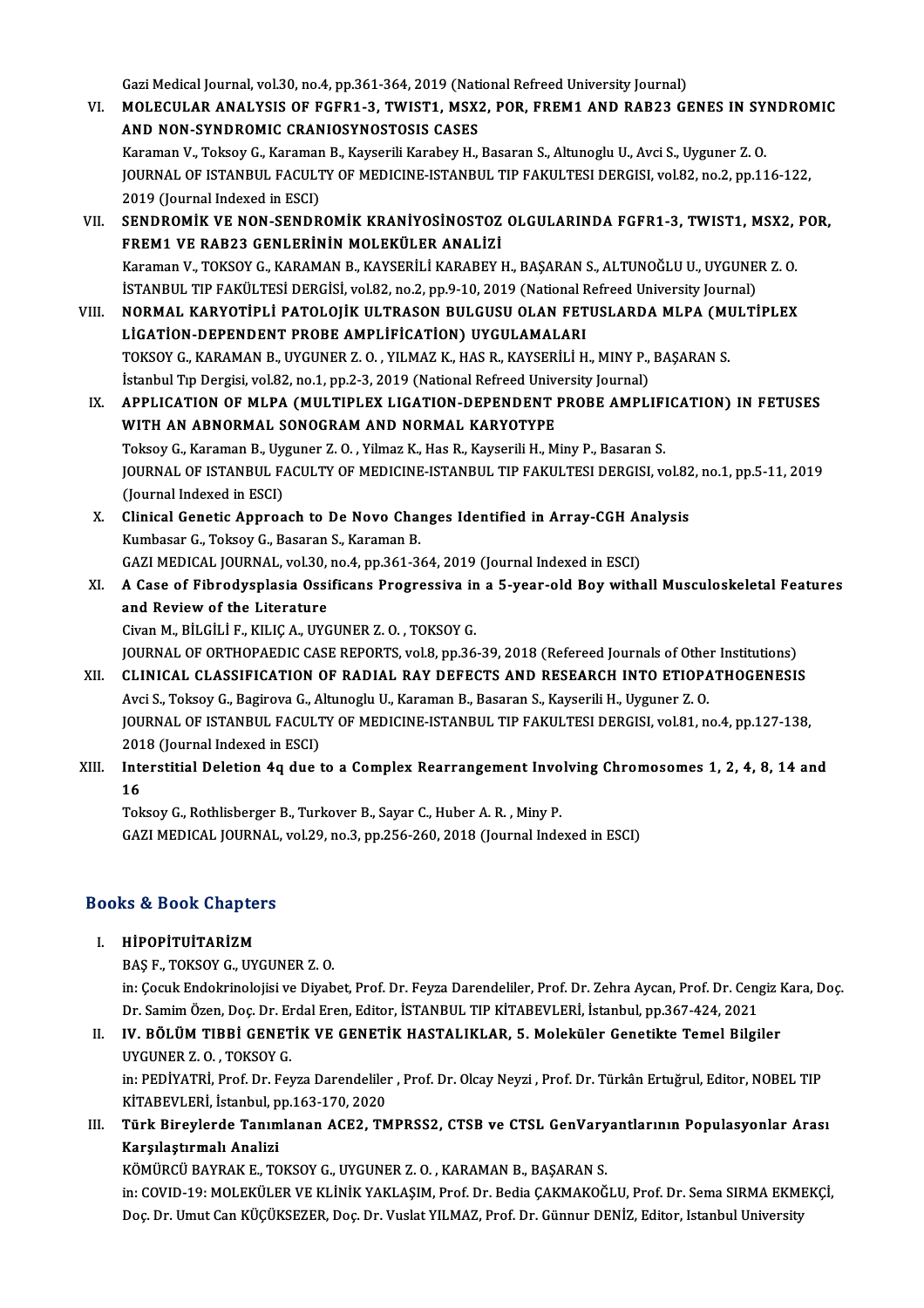Press, İstanbul, pp.67-76, 2020<br>NEFROTİK SENDROMDA CEN

## IV. NEFROTİK SENDROMDA GENETİK<br>TOKSOY G. UYGUNER Z. O. Press, İstanbul, pp.67-76, 2<br><mark>NEFROTİK SENDROMDA</mark><br>TOKSOY G., UYGUNER Z. O.<br>in: CENETİK VE MULTİDİSİ

NEFROTİK SENDROMDA GENETİK<br>TOKSOY G., UYGUNER Z. O.<br>in: GENETİK VE MULTİDİSİPLİNER YAKLAŞIMLAR TÜRKİYE KLİNİKLERİ, TIBBİ GENETİK, NUR SEMERCİ GÜNDÜZ,<br>Editar Ortadağu Baklam Tanıtım Yayıngılık Turiyim Eğitim İngast Sanayi v TOKSOY G., UYGUNER Z. O.<br>in: GENETİK VE MULTİDİSİPLİNER YAKLAŞIMLAR TÜRKİYE KLİNİKLERİ, TIBBİ GENETİK, NUR SEMERCİ GÜNI<br>Editor, Ortadoğu Reklam Tanıtım Yayıncılık Turizm Eğitim İnşaat Sanayi ve Ticaret A.Ş., Ankara, pp.8-2 Editor, Ortadoğu Reklam Tanıtım Yayıncılık Turizm Eğitim İnşaat Sanayi ve Ticaret A.Ş., Ankara, pp.8-21, 2019<br>Refereed Congress / Symposium Publications in Proceedings

- efereed Congress / Symposium Publications in Proceedings<br>I. Diagnostic Utility of Whole Exome Sequencing in patients with suspected mitochondrial disease: the<br>single center experience in Turkish population single center of the Same Sequencing is<br>Diagnostic Utility of Whole Exome Sequencing is<br>single center experience in Turkish population Diagnostic Utility of Whole Exome Sequencing in patients with suspected mitochondrial diseas<br>single center experience in Turkish population<br>Gedikbaşı A., Toksoy G., Karaca M., Balcı M. C. , Güleç Ç., Selamioğlu A., Karaman si<mark>ngle cente</mark><br>Gedikbaşı A., T<br>Uyguner Z. O.<br>International Gedikbaşı A., Toksoy G., Karaca M., Balcı M. C. , Güleç Ç., Selamioğlu A., Karaman B., Başaran S., Gökçay G. F. ,<br>Uyguner Z. O.<br>International Congress on Inborn Errors in Metabolism (ICIEM), Sydney, Australia, 19 - 24 Nove Uyguner Z. O.<br>International Congress on Inborn Errors in Metabolism (ICIEM), Sydney, Australia, 19 - 24 Novembe<br>II. Türkiye'deki olgu örneklerinde SARS-CoV-2 enfeksiyonunda rol alan aday immünite gen<br>vorvontlerinin ins
- International Congress on Inborn Errors in Metabolism (ICIEM), Sydney, Austral<br>Türkiye'deki olgu örneklerinde SARS-CoV-2 enfeksiyonunda rol alan ad<br>varyantlarının incelenmesi ve popülasyonlar arasında karşılaştırılması<br>Kar varyantlarının incelenmesi ve popülasyonlar arasında karşılaştırılması<br>Karacan A., Toksoy G., Uyguner Z.O., Başaran S., Karaman B., Bayrak A. E. varyantlarının incelenmesi ve popülasyonlar arasında karşılaştırılması<br>Karacan A., Toksoy G., Uyguner Z. O. , Başaran S., Karaman B., Bayrak A. E.<br>XVII. Tıbbi Biyoloji ve Genetik Kongresi, İstanbul, Turkey, 28 - 31 October Karacan A., Toksoy G., Uyguner Z. O. , Başaran S., Karaman B., Bayrak A. E.<br>XVII. Tıbbi Biyoloji ve Genetik Kongresi, İstanbul, Turkey, 28 - 31 October 2021, pp.166-167<br>III. Response to growth hormone therapy with high IGF
- XVII. Tıbbi Biyoloji ve Genetik Kongresi, İstanbul, Turkey, 28 31 October 2021<br>Response to growth hormone therapy with high IGF-1-levels and sev<br>cases with SOFT syndrome: A novel homozygous mutation in POC1A<br>KARAKU IC ÖZ Response to growth hormone therapy with high IGF-1-levels and severe insulin resistance in two-<br>cases with SOFT syndrome: A novel homozygous mutation in POC1A<br>KARAKILIÇ ÖZTURAN E., ALTUNOĞLU U., ÖZTÜRK A. P. , TOKSOY G., T cases with SOFT syndrome: A novel homozygous mutation in POC1A<br>KARAKILIÇ ÖZTURAN E., ALTUNOĞLU U., ÖZTÜRK A. P., TOKSOY G., TUTKU TUR<br>UYGUNER Z. O., DARENDELİLER F. F.<br>59th Annual ESPE (ESPE 2021 Online), 22 - 23 September KARAKILIÇ ÖZTURAN E., ALTUNOĞLU U., ÖZTÜRK A. P., TOKSOY G., TUTKU TURGUT G., POYRAZOĞLU Ş., BAŞ F., IV. UYGUNER Z. O., DARENDELİLER F. F.<br>59th Annual ESPE (ESPE 2021 Online), 22 - 23 September 2021, vol.94, pp.277<br>IV. MECP2 Spektrumundan Etkilenmiş 27 Olgunun Klinik ve Moleküler Bulguları<br>Keleküler T. Aslanser A. D. Altu
- Kalaycı T., Aslanger A. D. , Altunoğlu U., Toksoy G., Konur E. N. , Avcı Ş., Karaman V., Karaman B., Yeşil Sayın G.,<br>Kayserili Karabay H., et al. MECP2 Spektrumundan<br>Kalaycı T., Aslanger A. D. , .<br>Kayserili Karabay H., et al.<br>14. TIPPİ CENETİK KONCI 14.TIBBİGENETİKKONGRESİ,20 -22December 2020,vol.31,no.4,pp.53
- V. Nadir Hastalıkların Tanı ve Takibinde Biyokimyasal Testlerin Tamamlayıcı Rolü: Olgu Sunumu GedikbaşıA.,ToksoyG.,KalaycıT.,GelmezM.Y. ,KaramanB.,DenizG.,Uyguner Z.O. Nadir Hastalıkların Tanı ve Takibinde Biyokimyasal Testlerin Tamamlayıcı Rolü: Olgu Sunumu<br>Gedikbaşı A., Toksoy G., Kalaycı T., Gelmez M. Y. , Karaman B., Deniz G., Uyguner Z. O.<br>Uluslararası Laboratuvar Tıbbı ve XX.Ulusal Gedi<mark>l</mark><br>Ulusl<br>pp.1 Vluslararası Laboratuvar Tıbbı ve XX.Ulusal Klinik Biyokimya Kongresi,<br>pp.1<br>VI. Mitokondriyal Hastalıklara Bütünsel Yaklaşım: Beş Aile Örneği
- pp.1<br>Mitokondriyal Hastalıklara Bütünsel Yaklaşım: Beş Aile Örneği<br>Gedikbaşı A., Toksoy G., Karaca M., Balcı M. C. , Güleç Ç., Karaman B., Kayserili Karabay H., Başaran S., Gökçay G. F. , Mitokondriy<br>Gedikbaşı A., I<br>Uyguner Z. O.<br>14. Ulugal Tib Gedikbaşı A., Toksoy G., Karaca M., Balcı M. C. , Güleç Ç., Karaman B., Kayserili Karal<br>Uyguner Z. O.<br>14. Ulusal Tıbbi Genetik Kongresi, İstanbul, Turkey, 20 - 22 December 2020, pp.45<br>Alpert sendremlu 15. olayınun klipik v
- Uyguner Z. O.<br>14. Ulusal Tıbbi Genetik Kongresi, İstanbul, Turkey, 20 22 December<br>15 olgunun klinik ve moleküler bulguları<br>Aslanger A. D. Vürük Yıldırım Z. N. Teksey G. Aksu B. Durmaz D. 14. Ulusal Tıbbi Genetik Kongresi, İstanbul, Turkey, 20 - 22 December 2020, pp.45<br>Alport sendromlu 15 olgunun klinik ve moleküler bulguları<br>Aslanger A. D. , Yürük Yıldırım Z. N. , Toksoy G., Aksu B., Durmaz D., Göksu Çetin Alport sendromlu 15 olgur<br>Aslanger A. D. , Yürük Yıldırım<br>Ö. , Karaman V., Yavuz S., et al.<br>14 .TIPPİ CENETİK KONCPESİ Aslanger A. D. , Yürük Yıldırım Z. N. , Toksoy G., Aksu B., Durmaz D., Göksu Çetinkaya A. P. , K.<br>Ö. , Karaman V., Yavuz S., et al.<br>14. TIBBİ GENETİK KONGRESİ, İstanbul, Turkey, 20 - 22 December 2020, vol.31, no.4, pp.49<br>A

- VIII. A case report of a rare nonsense ZP1 variant in a patient with oocyte maturation defect 14. TIBBİ GENETİK KONGRESİ, İstanbul, Turkey, 20 - 22 December 2020, vo<br>A case report of a rare nonsense ZP1 variant in a patient with ooc<br>Berkay E.G., Karaman B., Toksoy G., Selçuk B. Ş., Uyguner Z. O., Başaran S.<br>ESHC KO Berkay E. G., Karaman B., Toksoy G., Selçuk B. Ş., Uyguner Z. O., Başaran S. ESHG KONGRE, London, United Kingdom, 6 - 09 June 2020, pp.155-156
	- IX. Sebebi Açıklanamayan Tekrarlayan Gebelik Kaybı ve Tekrarlayan İmplantasyon Defekti Olgularında BerkayE.G. ,ToksoyG.,GüleçÇ.,Uyguner Z.O. ,BaşaranS. 14.ULUSAL TIBBİGENETİKKONGRESİ,Ankara,Turkey,20 -22November 2020,vol.1,no.1,pp.11 Berkay E. G. , Toksoy G., Güleç Ç., Uyguner Z. O. , Başaran S.<br>14. ULUSAL TIBBİ GENETİK KONGRESİ, Ankara, Turkey, 20 - 22 November 2020, vol.1, no.1, pp.11<br>X. SOFT Sendromu Tanılı Olgularımızda Çok Yüksek IGF1 Düzeyler
	- 14. ULUSAL TIBBİ GENETİK KONGRESİ, Ankara, Turkey, 20 22 Nov<br>SOFT Sendromu Tanılı Olgularımızda Çok Yüksek IGF1 Düze<br>İle Büyüme Hormonu Tedavisine Yanıtın Değerlendirilmesi<br>Karalaka Östuran E. Altınağlu II. Teksey C. Öst SOFT Sendromu Tanılı Olgularımızda Çok Yüksek IGF1 Düzeyleri Ve Ağır İnsülin Direnci Birlikteliği<br>İle Büyüme Hormonu Tedavisine Yanıtın Değerlendirilmesi<br>Karakılıç Özturan E., Altunoğlu U., Toksoy G., Öztürk A. P. , Kardel İle Büyüme Hormonu Te<br>Karakılıç Özturan E., Altunc<br>Baş F., Uyguner Z. O. , et al.<br>YYIV Ulucel Bediatrik Ende Karakılıç Özturan E., Altunoğlu U., Toksoy G., Öztürk A. P. , Kardelen Al A. D. , Turgut G. T. , Yıldız M., Poyrazoğ<br>Baş F., Uyguner Z. O. , et al.<br>XXIV. Ulusal Pediatrik Endokrinoloji ve Diyabet Çevrimiçi Kongresi , 30 Oc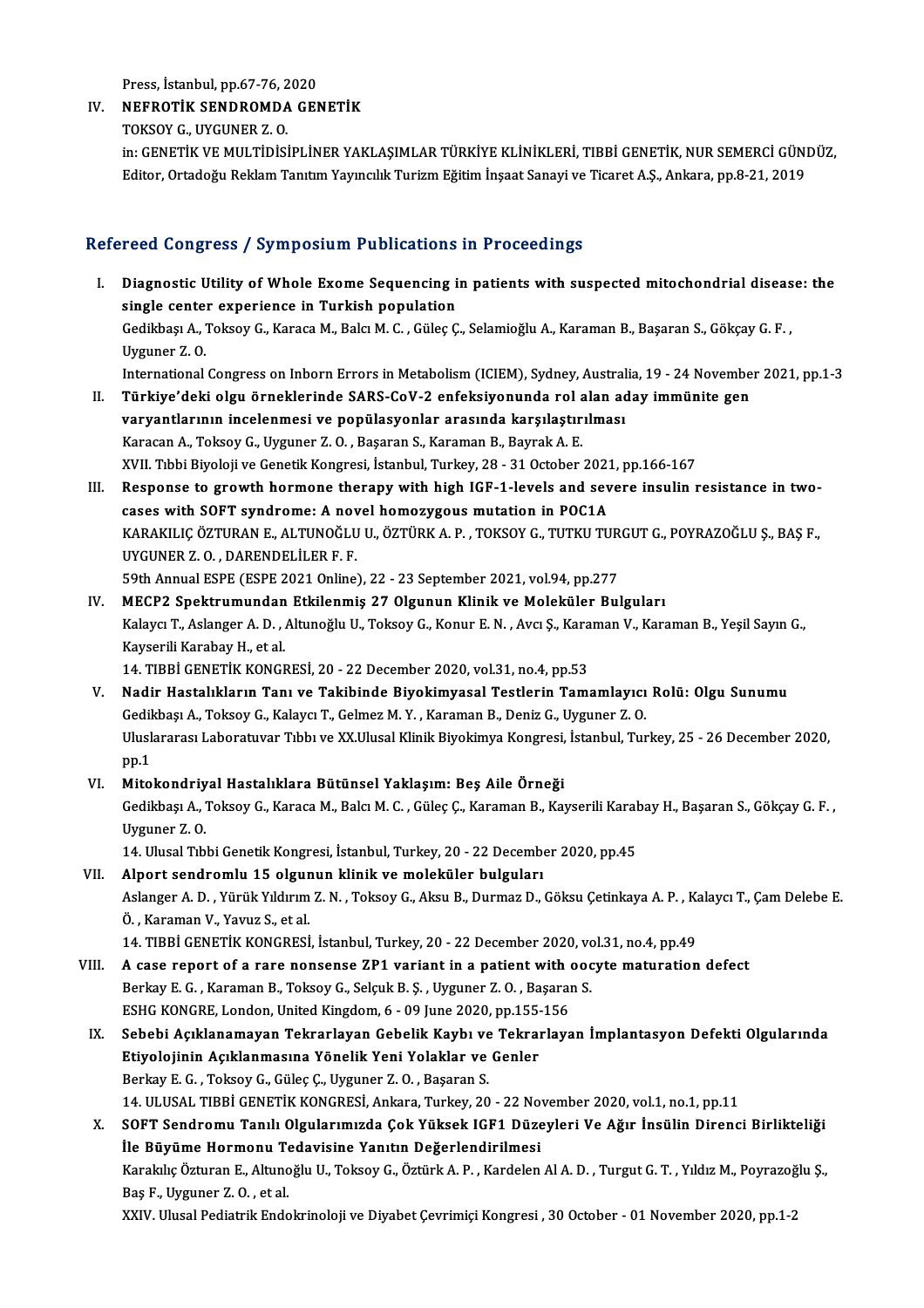XI. A case report of a rare nonsense ZP1 variant in a patient with oocyte maturation defect<br>Replay E.C., Karaman B., Teksey G. Seleyl: B. S., Uyguner 7, O., Bessren S. A case report of a rare nonsense ZP1 variant in a patient with ood<br>Berkay E. G. , Karaman B., Toksoy G., Selçuk B. Ş. , Uyguner Z. O. , Başaran S.<br>European Human Constige Virtual Conforence (ESUC 2020 2), Vienne Aust A case report of a rare nonsense ZP1 variant in a patient with oocyte maturation def<br>Berkay E. G. , Karaman B., Toksoy G., Selçuk B. Ş. , Uyguner Z. O. , Başaran S.<br>European Human Genetics Virtual Conference (ESHG 2020.2), Berkay E. G., Karaman B., Toksoy G., Selçuk B. Ş., Uyguner Z. O., Başaran S.<br>European Human Genetics Virtual Conference (ESHG 2020.2), Vienna, Austria, 6 - 09 June 2020<br>XII. Clinical phenotype and genotype association in p European Human Genetics Virtual Conference (ESHG 2020.2), Vienna, Austria, 6 - 09 June 2020<br>Clinical phenotype and genotype association in patients with 21-hydroxylase deficiency<br>Aghayeva A., Turan H., Toksoy G., Dagdevire Clinical phenoty<br>Aghayeva A., Turar<br>M., Tüysüz B., et al.<br>59th Annuel Mestii Aghayeva A., Turan H., Toksoy G., Dagdeviren Cakir A., Berkay E., Güneş N., Evliyaoğlu S. O. , Uyguner Z. O. , D<br>M., Tüysüz B., et al.<br>58th Annuel Meeting of the European Society for Paediatric Endocrinology /ESPE), Vienna M., Tüysüz B., et al.<br>58th Annuel Meeting of the European Society for Paediatric Endocrinology /ESPE), Vienna, Austria, 19 - 21<br>September 2019, vol.1, no.1, pp.361 58th Annuel Meeting of the European Society for Paediatric Endocrinology /ESPE), Vienna, Austria, 19 - 21<br>September 2019, vol.1, no.1, pp.361<br>XIII. Genotype-Phenotype Correlation and Clinical Findings in 145 Patients with September 2019, vol.1, no.1, pp.361<br>Genotype-Phenotype Correlation and C<br>Hyperplasia: Single Centre Experience Genotype-Phenotype Correlation and Clinical Findings in 145 Patients with Congenital Adrena<br>Hyperplasia: Single Centre Experience<br>Cilsaat G., Toksoy G., Baş F., Karaman B., Poyrazoğlu Ş., Uyguner Z., Başaran S., Altunoğlu Hyperplasia: Single Centre Experience<br>Çilsaat G., Toksoy G., Baş F., Karaman B., Poyrazoğlu Ş., Uyguner Z., Başaran S., Altunoğlu U., Darendeliler F<br>58 th Annual Meeting European Society for Paediatric Endocrinology (ESPE) Cilsaat G., Toksoy G., Baş<br>58 th Annual Meeting Eur<br>2019, vol.1, no.1, pp.282<br>Conetie Eveluation of 58 th Annual Meeting European Society for Paediatric Endocrinology (ESPE), Vienna, Austria, 20 - 22 September<br>2019, vol.1, no.1, pp.282<br>XIV. Genetic Evaluation of Idiopathic Short Stature 2019, vol.1, no.1, pp.282<br>Genetic Evaluation of Idiopathic Short Stature<br>Karaman B., Baş F., Najaflı A., Şahin A., Toksoy G., Darendeliler F., Başaran S., Poyrazoğlu Ş., Altunoğlu U., Uyguner Z. Ge<br>Ka<br>E. Karaman B., Baş F., Najaflı A., Şahin A., Toksoy G., Darendeliler F., Başaran S., Poyrazoğlu Ş., Altunoğlu U., U<br>O.<br>European Society for Paediatric Endocrinology (ESPE), Vienna, Austria, 19 - 21 September 2019, pp.323<br>Tang 0.<br>European Society for Paediatric Endocrinology (ESPE), Vienna, Austria, 19 - 21 September 2019, pp.323<br>XV. Targeted Panel Gene Sequencing for Identification of Genetic Etiology of 46,XY Disorders of Sex<br>Development European Socie<br>Targeted Pane<br>Development. Targeted Panel Gene Sequencing for Identification of Genetic Etiology of 46,XY Disorders of Sex<br>Development.<br>Aghayeva A., Turan H., Toksoy G., Dağdeviren Çakır A., Berkay E., Güneş N., Evliyaoğlu S. O. , Uyguner Z. O. , Dü De<mark>velopment.</mark><br>Aghayeva A., Turar<br>M., Tüysüz B., et al.<br>59th Annual Mestii Aghayeva A., Turan H., Toksoy G., Dağdeviren Çakır A., Berkay E., Güneş N., Evliyaoğlu S. O. , Uyguner Z. O. , D<br>M., Tüysüz B., et al.<br>58th Annual Meeting of the European Society for Paediatric Endocrinology (ESPE), Vienna M., Tüysüz B., et al.<br>58th Annual Meeting of the European Society for Paediatric Endocrinology (ESPE), Vienna, Austria, 19 - 21<br>September 2019, vol.91, no.1, pp.361 58th Annual Meeting of the European Society for Paediatric Endocrinology (ES<br>September 2019, vol.91, no.1, pp.361<br>XVI. Novel variants in DHH gene identified with 46,XY gonadal dysgenesis Aghayev A., Toksoy G., Poyrazoglu S., Karaman B., Avci S., Abali Z. Y. , Altunoglu U., Bas F., Darendeliler F. F. ,<br>Basaran S., et al. Novel variants<br>Aghayev A., Toks<br>Basaran S., et al.<br>E2nd Conforones Aghayev A., Toksoy G., Poyrazoglu S., Karaman B., Avci S., Abali Z. Y. , Altunoglu U., Bas F., Darendeliler F. F. ,<br>Basaran S., et al.<br>52nd Conference of the European-Society-of-Human-Genetics (ESHG), Gothenburg, Sweden, 1 Basaran S., et al.<br>52nd Conference of th<br>vol.27, pp.1250-1251<br>Pre-perinatal döner 52nd Conference of the European-Society-of-Human-Genetics (ESHG), Gothenburg, Sweden, 15 - 18 June 2<br>vol.27, pp.1250-1251<br>XVII. Pre-perinatal dönemde ayırıcı tanıda osteogenezis imperfekta düşünülen olgularda yeni nesil<br>di vol.27, pp.1250-1251<br>Pre-perinatal dönemde ayırıcı t<br>dizilemenin kesin tanıya katkısı<br>Sentürk L. Altuneğlu II. Güles G. Te Pre-perinatal dönemde ayırıcı tanıda osteogenezis imperfekta düşünülen olgularda yeni nesil<br>dizilemenin kesin tanıya katkısı<br>Şentürk L., Altunoğlu U., Güleç Ç., Toksoy G., Tüysüz B., Uludağ Alkaya D., Başaran S., Has R., Y dizilemenin kesin tanıya katkısı<br>Şentürk L., Altunoğlu U., Güleç Ç., Toksoy G., Tüysüz B., Uludağ Alkaya D., Başaran S., Has R., Yüksel A., Kayserili<br>Karabay H., et al. Şentürk L., Altunoğlu U., Güleç Ç., Toksoy G., Tüysüz B., Uludağ Alkaya D., Başaran S<br>Karabay H., et al.<br>4. Ulusal Çocuk Genetik Kongresi, Ankara, Turkey, 25 - 27 September 2019, pp.28<br>The Clinisal Features and Effect of C Karabay H., et al.<br>4. Ulusal Çocuk Genetik Kongresi, Ankara, Turkey, 25 - 27 September 2019, pp.28<br>XVIII. The Clinical Features and Effect of Growth Hormone Treatment in 3-M Syndrome Cases with Severe<br>Growth Peterdatio 4. Ulusal Çocuk Genetik<br>The Clinical Features<br>Growth Retardation The Clinical Features and Effect of Growth Hormone Treatment in 3-M Syndrome Cases with Sever<br>Growth Retardation<br>Öztürk A.P., Altunoğlu U., Toksoy G., Karakılıç Özturan E., Poyrazoğlu Ş., Baş F., Uyguner Z.O. , Darendelile Growth Retardation<br>Öztürk A. P. , Altunoğlu U., Toksoy G., Karakılıç Özturan E., Poyrazoğlu Ş., Baş F., Uyguner Z. O. , Darendeliler F. F.<br>58th Annual Meeting of European Society for Paediatric Endocrinology (ESPE), Vienna 2019,vol.1,no.1,pp.452 58th Annual Meeting of European Society for Paediatric Endocrinology (ESPE), Vienna, Austria, 19 - 21 Se<br>2019, vol.1, no.1, pp.452<br>XIX. Diagnostic contribution of in house designed next generation sequencing panel gene tes 2019, vol.1, no.1, pp.452<br>Diagnostic contribution of in house designed no<br>Disorders of Sexual Development from Turkey Diagnostic contribution of in house designed next generation sequencing panel gene test for<br>Disorders of Sexual Development from Turkey<br>Aghayev A., Toksoy G., Poyrazoglu S., Karaman B., Avci S., Abali Z. Y. , Altunoglu U., Disorders of S<br>Aghayev A., Toks<br>Basaran S., et al.<br>E1et Corforence Aghayev A., Toksoy G., Poyrazoglu S., Karaman B., Avci S., Abali Z. Y. , Altunoglu U., Bas F., Darendeliler F. F. ,<br>Basaran S., et al.<br>51st Conference of the European-Society-of-Human-Genetics (ESHG) in conjunction with th Basaran S., et al.<br>51st Conference of the European-Society-of-Human-Genetics (ESHG) in conjunction with th<br>Psychosocial Aspects of Genetics (EMPAG), Milan, Italy, 16 - 19 June 2018, vol.27, pp.79-80<br>Assesment of candidate 51st Conference of the European-Society-of-Human-Genetics (ESHG) in conjunction with the European Meeting on<br>Psychosocial Aspects of Genetics (EMPAG), Milan, Italy, 16 - 19 June 2018, vol.27, pp.79-80<br>XX. Assesment of cand Psychosocial Aspects of<br>Assesment of candida<br>preliminary findings<br>Artan S. Exaumumbuogh Assesment of candidate genes in patients with frontotemporal lobar degeneration spectrum:<br>preliminary findings<br>Artan S., Erzurumluoglu E., Cilingir O., Adapinar B. D. O. , Tepgec F., Bas H., Hanagasi H. A. , Gurvit I. H. , preliminary findin<br>Artan S., Erzurumlue<br>Uyguner Z. O. , et al.<br>E1st Conference of s Artan S., Erzurumluoglu E., Cilingir O., Adapinar B. D. O. , Tepgec F., Bas H., Hanagasi H. A. , Gurvit I. H. , Toksoy G.,<br>Uyguner Z. O. , et al.<br>51st Conference of the European-Society-of-Human-Genetics (ESHG) in conjunct Uyguner Z. O. , et al.<br>51st Conference of the European-Society-of-Human-Genetics (ESHG) in conjunction with the European Meeting on<br>Psychosocial Aspects of Genetics (EMPAG), Milan, Italy, 16 - 19 June 2018, vol.27, pp.277-XXI. Nephrotic Syndrome and Genetics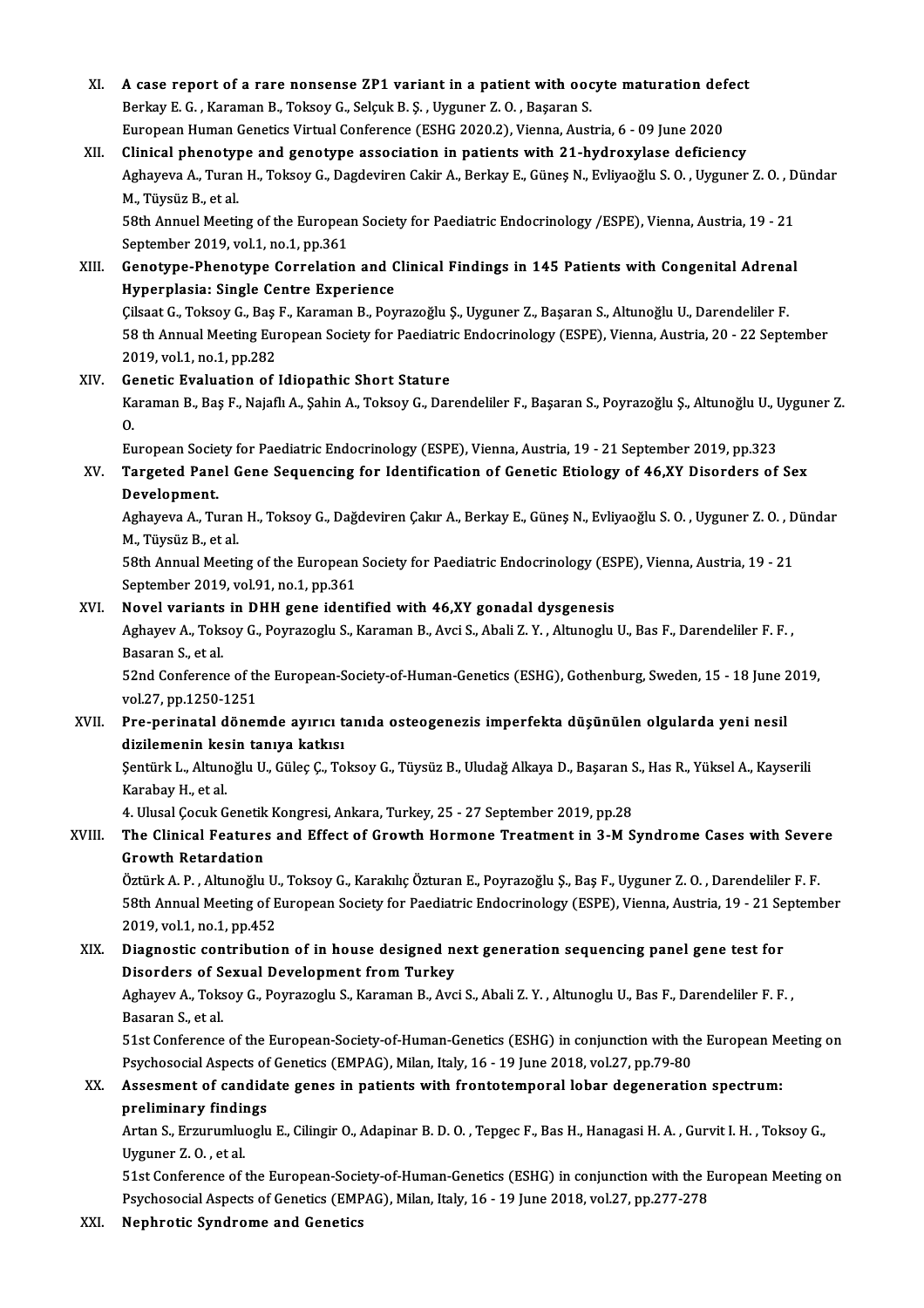ToksoyG. Erciyes Medical Genetics Days 2019, Kayseri, Turkey, 21 - 23 February 2019, vol.41, no.1, pp.5 XXII. 3M Sendromlu iki oılguda CUL7 geninde saptanan üç yeni varyant Erciyes Medical Genetics Days 2019, Kayseri, Turkey, 21 - 23 February 2019, vo<br>3M Sendromlu iki oılguda CUL7 geninde saptanan üç yeni varyant<br>Güleç Ç., Altunoğlu U., Gedikbaşı A., Avcı Ş., Toksoy G., Uyguner Z.O., Başaran 13. "Uluslararası Katılımlı" Ulusal Tıbbi Genetik Kongresi., Antalya, Turkey, 7 - 11 November 2018, vol.1, no.1,<br>pp.272 Güleç Ç.<br>13. "Ulu<br>pp.272<br>Tüm El 13. "Uluslararası Katılımlı" Ulusal Tıbbi Genet<br>pp.272<br>XXIII. Tüm Ekzom Dizilemenin Zayıf Noktaları<br>Teksev C pp.272<br>**Tüm Ekze**<br>Toksoy G.<br>12. "Ungle Tüm Ekzom Dizilemenin Zayıf Noktaları<br>Toksoy G.<br>13. "Uluslararası Katılımlı" Ulusal Tıbbi Genetik Kongresi. , Antalya, Turkey, 7 - 11 November 2018, vol.1, no.1,<br>nn <sup>21</sup> Tokso<br>13. "Ul<br>pp.31<br>Patak 13. "Uluslararası Katılımlı" Ulusal Tıbbi Genetik Kongresi. , Antalya, Turkey, 7<br>pp.31<br>XXIV. Patolojik ultrason bulgulu fetuslarda PTPN11 gen analiz sonuçları<br>Teksey C pp.31<br><mark>Patolojik</mark><br>Törksoy G.<br>Törkive M Toksoy G.<br>Türkiye Maternal Tıp ve Perinatoloji Derneği XI. Ulusal Kongresi., İstanbul, Turkey, 31 October - 03 November 2018, vol.1, no.1, pp.1 Türkiye Maternal Tıp ve Perinatoloji Derneği XI. Ulusal Kongresi., İstanbul, Turkey, 31 October - 03 |<br>2018, vol.1, no.1, pp.1<br>XXV. Mutation spectrum of Fanconi anemia associated genes in eleven patients from Turkey<br>Iluzun 2018, vol.1, no.1, pp.1<br>Mutation spectrum of Fanconi anemia associated genes in eleven pational surfaction of Fanconi anemia associate<br>Uyguner Z., Toksoy G., Alkaya D. U. , Aghayev A., Celkan T., Basaran S., Tuysuz B.<br>E0th 50th European-Society-of-Human-Genetics (ESHG) Conference, Copenhagen, Denmark, 27 - 30 May 2017, vol.26, pp.468-469 Uyguner Z., Toksoy G., Alkaya D. U., Aghayev A., Celkan T., Basaran S., Tuysuz B. 50th European-Society-of-Human-Genetics (ESHG) Conference, Copenhapp.<br>468-469<br>XXVI. Clinical and molecular findings in Turkish patients with MPS IV pp.468-469<br>Clinical and molecular findings in Turkish patient<br>Tuysuz B., Alkaya D. U. , Toksoy G., Gunes N., Uyguner Z.<br>E<sup>0th Euronean Sosisty of Human Constige (ESUC) Con</sub></sup> 50th European-Society-of-Human-Genetics (ESHG) Conference, Copenhagen, Denmark, 27 - 30 May 2017, vol.26, pp.300 Tuysuz B., Alkaya D. U., Toksoy G., Gunes N., Uyguner Z. XXVII. 32 novel pathogenic sequence variants in 253 DMD/BMD patients from Turkey pp.300<br>32 novel pathogenic sequence variants in 253 DMD/BMD patients from Turkey<br>Toksoy G., Aghayev A., Bagirova G., Tekce H. D. , Avci S., Altunolu U., Parman Y., Oflazer P., Yapici Z., Kayserili H., et al.<br>50th European 32 novel pathogenic sequence variants in 253 DMD/BMD patients from Turkey<br>Toksoy G., Aghayev A., Bagirova G., Tekce H. D. , Avci S., Altunolu U., Parman Y., Oflazer P., Yapici Z., Kayserili H., et<br>50th European-Society-of-Toksoy G., A<br>50th Europe<br>pp.428-429<br>Moleküler 50th European-Society-of-Human-Genetics (ESHG) Conference, Copenhagen, Denmark, 27 - 30 May 2017, vol.26,<br>pp.428-429<br>XXVIII. Moleküler sitogenetik tanı deneyimleri<br>Toksoy G. pp 428-429 Moleküler sitogenetik tanı deneyimleri<br>Toksoy G.<br>Kişiselleştirilmiş Tıp ve Moleküler Tanı Sempozyumu ve Biyoinformatik Analizlerin Simülasyon Kursu, İstanbul, Toksoy G.<br>Kişiselleştirilmiş Tıp ve Moleküler Tanı Sempozyumu ve Biye<br>Turkey, 31 October - 03 November 2018, vol.1, no.1, pp.18<br>Fyralustion of Three Betiente with 46 XX Gonadel Dyg Kişiselleştirilmiş Tıp ve Moleküler Tanı Sempozyumu ve Biyoinformatik Analizlerin Simülasyon Kursu, İstanbul,<br>Turkey, 31 October - 03 November 2018, vol.1, no.1, pp.18<br>XXIX. Evaluation of Three Patients with 46,XY Gonadal Turkey, 31 October - 03 November 2018, vol.1, no.1, pp.18<br>Evaluation of Three Patients with 46,XY Gonadal Dysgenesis due to Desert Hedgehog Gene Mutatic<br>POYRAZOĞLU Ş., KARAMAN B., BAŞ F., Darendeliler F., TOKSOY G., BAŞARA Evaluation of Three Patients<br>POYRAZOĞLU Ş., KARAMAN B., B<br>Darendeliler F., TOKSOY G., et al.<br>E<sup>7th</sup> Annual Mesting of the Euro POYRAZOĞLU Ş., KARAMAN B., BAŞ F., Darendeliler F., TOKSOY G., BAŞARAN S., ALTUNOĞLU U., UYGUNER Z. O. ,<br>Darendeliler F., TOKSOY G., et al.<br>57th Annual Meeting of the European Society for Paediatric Endocrinology, Atina, G Darendeliler F., TOKSOY G., et al.<br>57th Annual Meeting of the European Society for Paediatric Endocrinology, Atina, Greece, 27 - 29 September 2018,<br>pp.558 57th Annual Meeting of the European Society for Paediatric Endocrinology, Atina, Greece, 27 - 29 September pp.558<br>XXX. GALT mutation spectrum including four novel alterations in Turkish Cases With Galactosemia<br>Kalactosemia pp.558<br>GALT mutation spectrum including four novel alterations in Turkish Cases With Galacto<br>Kalay İ., Balcı M. C. , Güleç Ç., Avcı Ş., Toksoy G., Gökçay G. F. , Demirkol M., Başaran S., Uyguner Z. O.<br>Freives Medisal Canat GALT mutation spectrum including four novel alterations in Turkish Cases With<br>Kalay İ., Balcı M. C. , Güleç Ç., Avcı Ş., Toksoy G., Gökçay G. F. , Demirkol M., Başaran S., Uyguı<br>Erciyes Medical Genetics Days 2018, Kayseri, Kalay İ., Balcı M. C. , Güleç Ç., Avcı Ş., Toksoy G., Gö<br>Erciyes Medical Genetics Days 2018, Kayseri, Tur<br>XXXI. Genetic Investigation in Parkinson Disease.<br>Tanges E. Bilgie B. Toksov C. Demirtes Tatlylore Tepgeç F., Bilgiç B., Toksoy G., Demirtaş Tatlıdere A., Tüfekçioğlu Z., Şahin İ., Hanağası H. A. , Gürvit İ. H. , Uyguner Z.<br>O. , Başaran S. Genetic Investigation in Parkinson Disease. Tepgeç F., Bilgiç B., Toksoy G., Demirtaş Tatlıdere A., Tüfekçioğlu Z., Şahin İ., Hanağası H. A. ,<br>O. , Başaran S.<br>Erciyes Medical Genetics Days 2018, Kayseri, Turkey, 7 - 10 March 2018, vol.1, no.1, pp.52<br>Melegular Geneti 0. , Başaran S.<br>Erciyes Medical Genetics Days 2018, Kayseri, Turkey, 7 - 10 March 2018, vol.1, no.1, pp.52<br>XXXII. Molecular Genetic diagnostic efficiency of targeted next generation sequencing on "disorders of sex<br>deve Erciyes Medica<br>Molecular Ge<br>development<br>Teksev Gedra Molecular Genetic diagnostıc efficiency of targeted next generation sequencing on "disorders c<br>development<br>Toksoy G., Agayev A., Poyrazoğlu Ş., Avcı Ş., Karaman B., Yavaş Abalı Z., Baş F., Darendeliler F. F. , Başaran S.,<br> developmen<br>Toksoy G., Ag.<br>Uyguner Z. O.<br>Ensives Media Toksoy G., Agayev A., Poyrazoğlu Ş., Avcı Ş., Karaman B., Yavaş Abalı Z., Baş F., Darendeliler<br>Uyguner Z. O.<br>Erciyes Medical Genetics Days 2018, Kayseri, Turkey, 7 - 10 March 2018, vol.1, no.1, pp.51<br>PrimerKeenzim 010 eksi Uyguner Z. O.<br>Erciyes Medical Genetics Days 2018, Kayseri, Turkey, 7 - 10 March 2018, vol.1, no.1, pp.51<br>XXXIII. PrimerKoenzim 010 eksikliği-6 (COO10D6). Olgu Sunumu Erciyes Medical Genetics Days 2018, Kayseri, Turkey, 7 - 10 March 2018, vol.1, no.1, pp.51<br><mark>PrimerKoenzim Q10 eksikliği-6 (COQ10D6), Olgu Sunumu</mark><br>Yürük Yıldırım Z. N. , Nayır A. N. , Uyguner Z. O. , Toksoy G., Yavuz S., Al PrimerKoenzim Q10 eksikliği-6 (COQ10D6), Olgu Sunumu<br>Yürük Yıldırım Z. N. , Nayır A. N. , Uyguner Z. O. , Toksoy G., Yavuz S., Altunoğ<br>G. F. , Kürkçü D., et al.<br>4. Çocuk Nefroloji Olgu Panayırı, İzmir, Turkey, 3 - 04 Novem Yürük Yıldırım Z. N. , Nayır A. N. , Uyguner Z. O. , Toksoy G., Yavuz S., Altunoğ<br>G. F. , Kürkçü D., et al.<br>4. Çocuk Nefroloji Olgu Panayırı, İzmir, Turkey, 3 - 04 November 2017, pp.4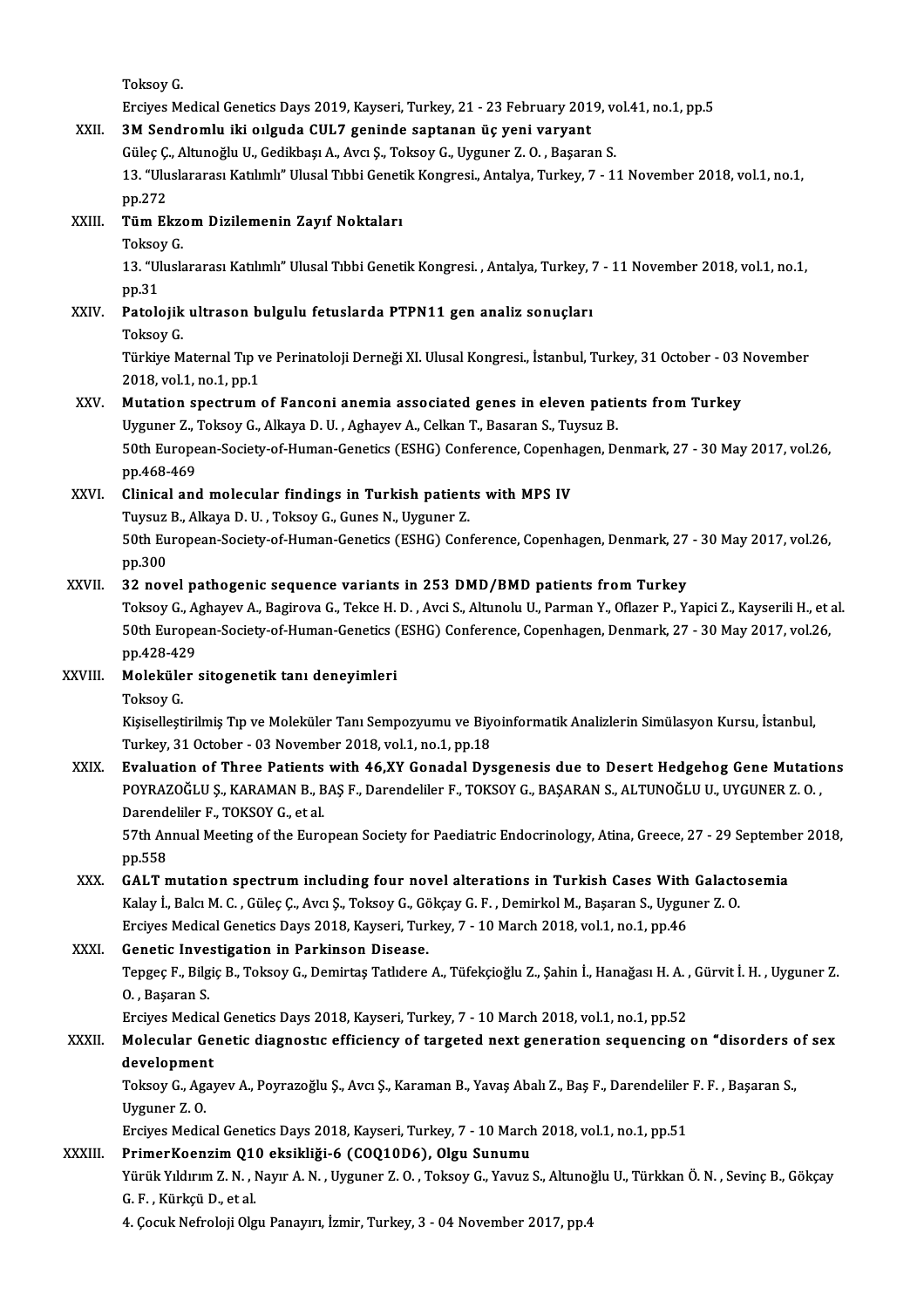| XXXIV.        | The Application of array CGH for Monogenic Disorders; Clinical and Molecular Cytogenetic                                            |
|---------------|-------------------------------------------------------------------------------------------------------------------------------------|
|               | Characterization of Twenty Patients.                                                                                                |
|               | KARAMAN B., NAJAFLI A., Toksoy G., KAYSERİLİ KARABEY H., BAŞARAN S.                                                                 |
|               | European Cytogenetic Conference, Floransa, Italy, 29 June - 02 July 2017, pp.8                                                      |
| XXXV.         | Nadir görülen konjenital adrenal hiperplazi nedeni: 17-hidroksilaz eksikliği tanılı vakalarımızın                                   |
|               | klinik ve genetik bulguları, izlem özellikleri.                                                                                     |
|               | Toksoy G.                                                                                                                           |
|               | XXI. Ulusal Pediatrik Endokrinoloji ve Diyabet Kongresi, 2017, Antalya, Turkey, 26 - 30 April 2017, vol.1, no.1, pp.61              |
| <b>XXXVI</b>  | . Duchenne/Becker Müsküler Distrofi' sinden etkilenmiş olgularda DMD gen mutasyonlarının MLPA                                       |
|               | ve yeni nesil dizileme teknolojisi ile araştırılması.                                                                               |
|               | Toksoy G.                                                                                                                           |
|               | XII. Tibbi Genetik Kongresi 2016, İzmir, Turkey, 5 - 09 October 2016, vol.2, no.1, pp.125                                           |
| <b>XXXVII</b> | Klinik NGS Uygulamalarında Ion Torrent                                                                                              |
|               | Toksoy G.                                                                                                                           |
|               | 5. Next Generation Sequencing Hibrid Kurs, İstanbul, Turkey, 4 - 07 May 2016, vol.1, no.1, pp.1                                     |
| XXXVIII.      | Nonklasik konjenital adrenal hiperplazi hastalarının genotip ve fenotip özellikleri                                                 |
|               | Abalı S., Akcan N., Toksoy G., Baş F., Güran T., Atay Z., Uyguner Z. O., Altunoğlu U., Baş S., Haliloğlu B., et al.                 |
|               | 38. Pediatri Günleri ve 17. Pediatri Hemşireliği Günleri, İstanbul, Turkey, 3 - 06 April 2016, vol.1, no.1, pp.95                   |
| <b>XXXIX</b>  | Fanconi Anemisi olgularda ilişkili genlerin yeni nesil dizileme teknolojisi ile araştırılması                                       |
|               | Bagirova G., Toksoy G., Uyguner Z. O., Başaran S., Avcı Ş., Altunoğlu U., Kayserili Karabay H.                                      |
|               | 3. Metabolik Dismorfolojis Sempozyumu, İstanbul, Turkey, 10 - 12 March 2016, vol.1, no.1, pp.65                                     |
| XL.           | Erken Başalayan Alzheimer Hastalığında PSEN1 ve APP Gen Mutasyonlarının Araştırılması                                               |
|               | Tepgeç F., Bilgiç B., Toksoy G., Demirtaş Tatlıdede A., Tüfekçioğluı Z., Hanağası H. A., Gürvit İ. H., Uyguner Z. O.,<br>Başaran S. |
|               | Uluslararası katkılı 'Gevher Nesibe Günleri' 2016, Kayseri, Turkey, 11 - 13 February 2016, vol.38, no.1, pp.36                      |
| XLI.          | The evaluation of AR and SRD5A2 gene mutations in 87 patients with 46, XY DSD children in Turkey                                    |
|               | Akcan N., Toksoy G., Uyguner Z. O., Saka N., Altunoğlu U., Yavaş Abalı Z., Genens M., Poyrazoğlu Ş., Baş F., Bundak R.,             |
|               | et al.                                                                                                                              |
|               | 54th Annual Meeting of the ESPE, Barcelona, Spain, 01 October 2015 - 03 October 2019, vol.84, no.1, pp.203                          |
| XLII.         | CYP11B1 gene mutations in patients congenital adrenal hyperplasia in Turkey                                                         |
|               | Baş F., Ergun-Longmire B., Saka N., Toksoy G., Uyguner Z. O., Poyrazoğlu Ş., Ahmed S., Cobb E., Altunoğlu U., Bundak                |
|               | R, et al.                                                                                                                           |
|               | 54th Annual Meeting of the European Society for Paediatric Endocrinology (ESPE), Barcelona, Spain, 30                               |
|               | September - 03 October 2015, vol.84, no.1, pp.315                                                                                   |
| XLIII.        | Homozygous and Compound Hetrozygous Mutation in 3 Turkish Family with Jervell and Lange-                                            |
|               | <b>Nielsen Syndrome</b>                                                                                                             |
|               | Temel Ş. G., Toksoy G., Uysal F., Bostan O., Evke E., Uyguner Z. O., Kayserili Karabay H., Çil E.                                   |
|               | European Human Genetics Conference 2015, Glasgow, United Kingdom, 6 - 09 June 2015, vol.1, no.1, pp.122-123                         |
| XLIV.         | CYP21A2 gene aberrations in patients with non classical congenital adrenal hyperplasia                                              |
|               | Akcan N., Uyguner Z. O., Toksoy G., Baş F., Altunoğlu U., Poyrazoğlu Ş., Saka N., Bundak R., Kayserili Karabay H.,                  |
|               | Darendeliler F F                                                                                                                    |
|               | Endocrine Society's 97th Annual Meeting and Expo, California, United States Of America, 5 - 08 March 2015, vol.36,                  |
|               | no 1, pp 1                                                                                                                          |
| XLV           | Genotype and phenotype charasterictics of patients with nonclassical congenital adrenal hyperplasia                                 |
|               | due to 21-hydroxylase deficiency                                                                                                    |
|               | Akcan Tombalak N., Toksoy G., Uyguner Z. O., Karakılıç Özturan E., Aydın B., Baş F., Saka N., Poyrazoğlu Ş., Bundak                 |
|               | R., Kayserili Karabay H., et al.                                                                                                    |
|               | 53 rd Annual Meeting of the European Society for Paediatric Endocrinology (ESPE), Dublin, Ireland, 18 - 20                          |
|               | September 2014, vol.82, no.1, pp.176-177                                                                                            |
| XLVI.         | Clinical features and genetic analyses of type III hereditary angioedema patients                                                   |
|               | Gelincik A., Unal D., Demirturk M., Olgac M., Demir S., Toksoy G., Karaman V., Uyguner O., Colakoglu B., Buyukozturk                |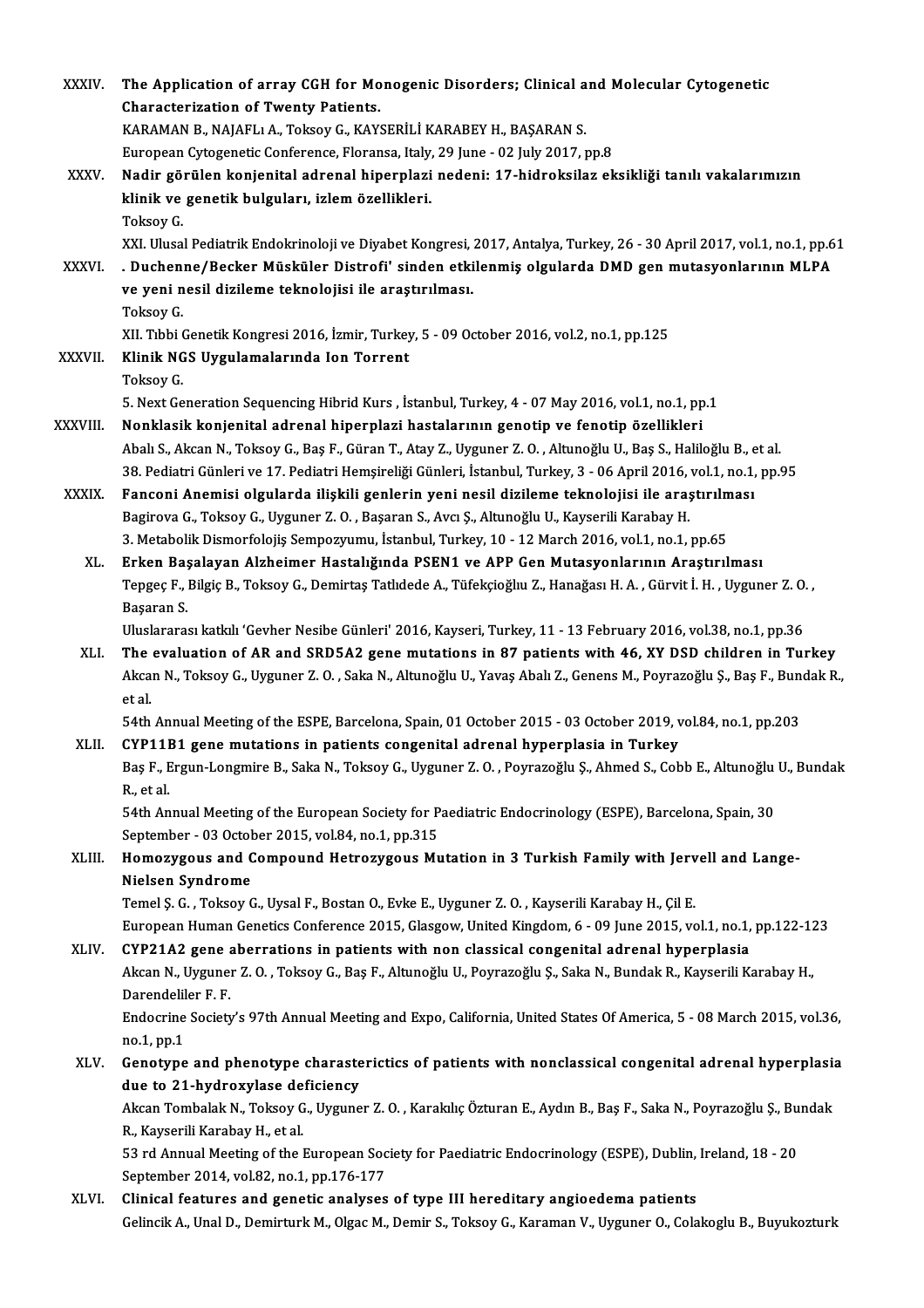S.<br>E.

S.<br>European-Academy-of-Allergy-and-Clinical-Immunology Congress, Copenhagen, Denmark, 7 - 11 June 2014, vol.69,<br>nn 483,484 S.<br>European-A<br>pp.483-484<br>Homorysor European-Academy-of-Allergy-and-Clinical-Immunology Congress, Copenhagen, Denmark, 7 - 11 June 2014, vol<br>pp.483-484<br>XLVII. Homozygous SHOX gene deletion detected by array CGH in a girl with langer mesomelic dysplasia

- pp.483-484<br>Homozygous SHOX gene deletion detected by array CGH in a girl with langer meso<br>Karaman B., Satkın N., Altunoğlu U., Toksoy G., Kayserili Karabay H., Uyguner Z. O. , Başaran S.<br>European Human Conetics Conference Homozygous SHOX gene deletion detected by array CGH in a girl with langer mesomelic d<br>Karaman B., Satkın N., Altunoğlu U., Toksoy G., Kayserili Karabay H., Uyguner Z. O. , Başaran S.<br>European Human Genetics Conference 2014 Karaman B., Satkın N., Altunoğlu U., Toksoy G., Kayserili Karabay H., Uyguner Z. O. , Başaran S.<br>European Human Genetics Conference 2014, Milan, Italy, 31 May - 03 June 2014, vol.22, no.1, pp.404<br>XLVIII. Molecular Diagnost European Human Genetics Conference 2014, Milan, Italy, 31 May - 03 June 2014, vol.22, no.1, pp.404
- Molecular Diagnostic Algorithm of Syndromic Craniosynostosis<br>Karaman V., Toksoy G., Avcı Ş., Karaman B., Altunoğlu U., Başaran S., Kayserili Karabay H., Uyguner Z. C<br>European Human Genetics. Conference 2014, Milan, Italy, Karaman V., Toksoy G., Avcı Ş., Karaman B., Altunoğlu U., Başaran S., Kayserili Karabay H., Uyguner Z. O.<br>European Human Genetics. Conference 2014, Milan, Italy, 31 May - 03 June 2014, vol.22, no.1, pp.215<br>XLIX. Novel alte
- European Human Genetics. Conference 2014, Milan, Italy, 31 May 03 June 2014<br>Novel alteration in AMPD2 gene segregates with non-syndromic intel<br>MRT4 locus, conjointly responsible from Pontocerebellar hypoplasia<br>Uvauner 7. Novel alteration in AMPD2 gene segregates with non-syndromic intellectual disability link<br>MRT4 locus, conjointly responsible from Pontocerebellar hypoplasia<br>Uyguner Z.O., Üstek D., Toksoy G., Görmez Z., Hacarız O., Sağıroğ MRT4 locus, conjointly responsible from Pontocerebellar hypoplasia<br>Uyguner Z. O. , Üstek D., Toksoy G., Görmez Z., Hacarız O., Sağıroğlu M., Başaran S., Kayserili Karabay H.<br>European Human Genetics Conference 2014, Milan, Uyguner Z. O. , Üstek D., Toksoy G., Görmez Z., Hacarız O., Sağıroğlu M., Başaran S<br>European Human Genetics Conference 2014, Milan, Italy, 31 May - 03 June 2014<br>L. HBB gene mutation spectrum of beta-thalasemia patients fro
	- European Human Genetics Conference 2014, Milan, Italy, 31 May 03 June 2014,<br>HBB gene mutation spectrum of beta-thalasemia patients from Turkey.<br>Toksoy G., Karakaş Z., Kayserili Karabay H., Karaman V., Başaran S., Uyguner Toksoy G., Karakaş Z., Kayserili Karabay H., Karaman V., Başaran S., Uyguner Z. O.<br>European Human Genetics Conference 2014, Milan, Italy, 31 May - 03 June 2014, vol.22, no.1, pp.140
	- LI. Joubert sendromu tanılı olguda çoğul hipofiz hormon eksikliği European Human Genetics Conference 2014, Milan, Italy, 31 May - 03 June 2014, vol.22, no.1, pp.140<br>Joubert sendromu tanılı olguda çoğul hipofiz hormon eksikliği<br>Akcan Tombalak N., Altunoğlu U., Toksoy G., Poyrazoğlu Ş., Uy **Joubert sendromu tanı**<br>Akcan Tombalak N., Altun<br>Saka N., Darendeliler F. F.<br>Coml: Endelminelejisi Ola Akcan Tombalak N., Altunoğlu U., Toksoy G., Poyrazoğlu Ş., Uyguner Z. O. , Baş F., Kayserili Karabay<br>Saka N., Darendeliler F. F.<br>Çocuk Endokrinolojisi Olgu Sunumları-6, , 2014, İzmir, Turkey, 18 - 19 April 2014, vol.1, no. Saka N., Darendeliler F. F.<br>2014, İzmir, Turkey, 18 - 19 April 2014, Cocuk Endokrinolojisi Olgu Sunumları-6, , 2014, İzmir, Turkey, 18 - 19<br>2014, İsman Yetmezliği olan kadında sitogenetik analiz sonuçları
	- Çocuk Endokrinolojisi Olgu Sunumları-6, , 2014, İzmir, Turkey, 18 19 April 2019<br>Prematür Ovarian Yetmezliği olan kadında sitogenetik analiz sonuçlar<br>Geçkinli B. B. , Toksoy G., Sayar C., Yeşil G., Karaman A., Aydın H., D Prematür Ovarian Yetmezliği olan kadında sitogenetik analiz sonuçları<br>Geçkinli B. B. , Toksoy G., Sayar C., Yeşil G., Karaman A., Aydın H., Devranoğlu B.<br>Erişkin Yaşta Görülen Genetik Hastalıklar Sempozyumu, 2013, İstanbul Geçkinli B. B. , Toksoy G., Sayar C., Yeşil G., Karaman A., Aydın H., Devranoğlu B.<br>Erişkin Yaşta Görülen Genetik Hastalıklar Sempozyumu, 2013, İstanbul, Turkey, 6 - 07 Dec<br>pp.30<br>Tip III Herediter Anjiödem Hastalarının Kli Erişkin Yaşta Görülen Genetik Hastalıklar Sempozyumu, 2013, İstanbul, Turkey, 6 - 07 Deq<br>PD.30<br>LIII. Tip III Herediter Anjiödem Hastalarının Klinik ve Genetik Özelliklerinin Analizi
	- pp.30<br>Tip III Herediter Anjiödem Hastalarının Klinik ve Genetik Özelliklerinin Analizi<br>GELİNCİK A., ÜNAL D., DEMİRTÜRK M., OLGAÇ M., DEMİR S., TOKSOY G., KARAMAN V., UYGUNER Z. O. , ÇOLAKOĞLU<br>R. RÜVÜKÖZTÜRK S Tip III Herediter A<br>GELİNCİK A., ÜNAL D<br>B., BÜYÜKÖZTÜRK S.<br>YY Hlusal Allerii ve K GELİNCİK A., ÜNAL D., DEMİRTÜRK M., OLGAÇ M., DEMİR S., TOKSOY G., KARAMAN V., UYGUNE<br>B., BÜYÜKÖZTÜRK S.<br>XX. Ulusal Allerji ve Klinik immunoloji Kongresi, Antalya, Turkey, 2 - 06 November 2013, pp.51<br>Malaqular Test Besults

- B., BÜYÜKÖZTÜRK S.<br>XX. Ulusal Allerji ve Klinik immunoloji Kongresi, Antalya, Turkey, 2 06 November 2013, pp.51<br>LIV. Molecular Test Results of Syndromic Craniosynostosis Patients: genotype-phenotype correlations<br>Kara XX. Ulusal Allerji ve Klinik immunoloji Kongresi, Antalya, Turkey, 2 - 06<br>Molecular Test Results of Syndromic Craniosynostosis Patien<br>Karaman V., Altunoğlu U., Toksoy G., Karaman B., Kayserili Karabay H.<br>European Human Con Molecular Test Results of Syndromic Craniosynostosis Patients: genotype-phenotype<br>Karaman V., Altunoğlu U., Toksoy G., Karaman B., Kayserili Karabay H.<br>European Human Genetics Conference 2013, Paris, France, 8 - 11 June 20 Karaman V., Altunoğlu U., Toksoy G., Karaman B., Kayserili Karabay H.<br>European Human Genetics Conference 2013, Paris, France, 8 - 11 June 2013, vol.21, no.1, pp.99<br>LV. Is Arg5 in HOXDNA binding domain of HOXB1 hot spot for
- European Human Gene<br>Is Arg5 in HOXDNA l<br>Moebius syndrome?<br><sup>Humunon 7</sup> O. Özgün H Is Arg5 in HOXDNA binding domain of HOXB1 hot spot for congenital facial paralysis i<br>Moebius syndrome?<br>Uyguner Z.O. ,Özgür H., Altunoğlu U., Toksoy G., Başaran S., Bokhoven H. V. , Kayserili Karabay H.<br>European Human Const Moebius syndrome?<br>Uyguner Z. O. , Özgür H., Altunoğlu U., Toksoy G., Başaran S., Bokhoven H. V. , Kayserili Karabay H.

European Human Genetics Conference 2013, Paris, France, 8 - 11 June 2013, vol.21, no.1, pp.98

## LVI. Microcephaly and Blepharophimosis in a girl with 46,XX,ins(6;3)(q23;q27q21)<br>Toksoy G., Yeşil Sayın G., Sayar C. Microcephaly and Blepharophimosis in a girl with 46,XX,ins(6;3)(q23;q27q21)<br>Toksoy G., Yeşil Sayın G., Sayar C.<br>European Human Genetics Conference 2012, Nuremberg, Germany, 23 - 26 June 2012, vol.20, no.1, pp.121<br>Novel ind

## Toksoy G., Yeşil Sayın G., Sayar C.<br>European Human Genetics Conference 2012, Nuremberg, Germany, 23 - 26 June 2012, vol.20, no.1, pp.121<br>LVII. Novel indel mutation in CDMP1 gene is associated with brachydactyly type C in a European Humai<br>Novel indel mu<br>Turkish family<br><sup>Hugunor 7, O., K</sup> Novel indel mutation in CDMP1 gene is associated with brachydactyly type C in a four generation<br>Turkish family<br>Uyguner Z.O., Kocaoğlu M., Toksoy G., Başaran S., Kayserili Karabay H. Turkish family<br>Uyguner Z. O. , Kocaoğlu M., Toksoy G., Başaran S., Kayserili Karabay H.<br>European Human Genetics Conference 2012, Nuremberg, Germany, 23 - 26 June 2012, vol.20, no.1, pp.295<br>Indications for Estal Karyotyning

## Uyguner Z. O. , Kocaoğlu M., Toksoy G., Başaran S., Kayserili Karabay H.<br>European Human Genetics Conference 2012, Nuremberg, Germany, 23 - 26 June 2012, vol.20, no.1, pp.295<br>LVIII. Indications for Fetal Karyotyping and Ult European Human Ge<br>Indications for Fet<br>in over 2 Decades<br>Becaran 6, Karaman Indications for Fetal Karyotyping and Ultrasonographic Findings in Common Trisomies; Alterations<br>in over 2 Decades<br>Başaran S., Karaman B., Aytan M., Toksoy G., Kalelioğlu İ. H. , Has R., Aydınlı K., Ermiş H., Kayserili H.,

in<br>Ba<br>al Başaran S., Karaman B., Aytan M., Toksoy G., Kalelioğlu İ. H. , Has R., Aydınlı K., Ermiş H., Kayserili H., Dehgan T., et<br>al.<br>European Human Genetics Congress 2012, Nuremberg, Germany, 23 - 26 June 2012, pp.147-148

## al.<br>European Human Genetics Congress 2012, Nuremberg, Germany, 23 - 26 June 2012, pp.147-148<br>LIX. The Efficiency Of Multiplex Ligation-Dependent Probe AmplificationTechnique In The Diagnosis Of European Human Genetics Congress 20<br>The Efficiency Of Multiplex Ligatio<br>Fetal Chromosomal Abnormalities<br>Teksey C. Karaman B. Uygunen 7, 0, N The Efficiency Of Multiplex Ligation-Dependent Probe AmplificationT<br>Fetal Chromosomal Abnormalities<br>Toksoy G., Karaman B., Uyguner Z. O. , Yılmaz K., Has R., Kayserili H., Başaran S.<br>Furancan Human Canatics Canfaranca 2012

Fetal Chromosomal Abnormalities<br>Toksoy G., Karaman B., Uyguner Z. O. , Yılmaz K., Has R., Kayserili H., Başaran S.<br>European Human Genetics Conference 2012, Nuremberg, Germany, 23 - 26 June 2012, pp.150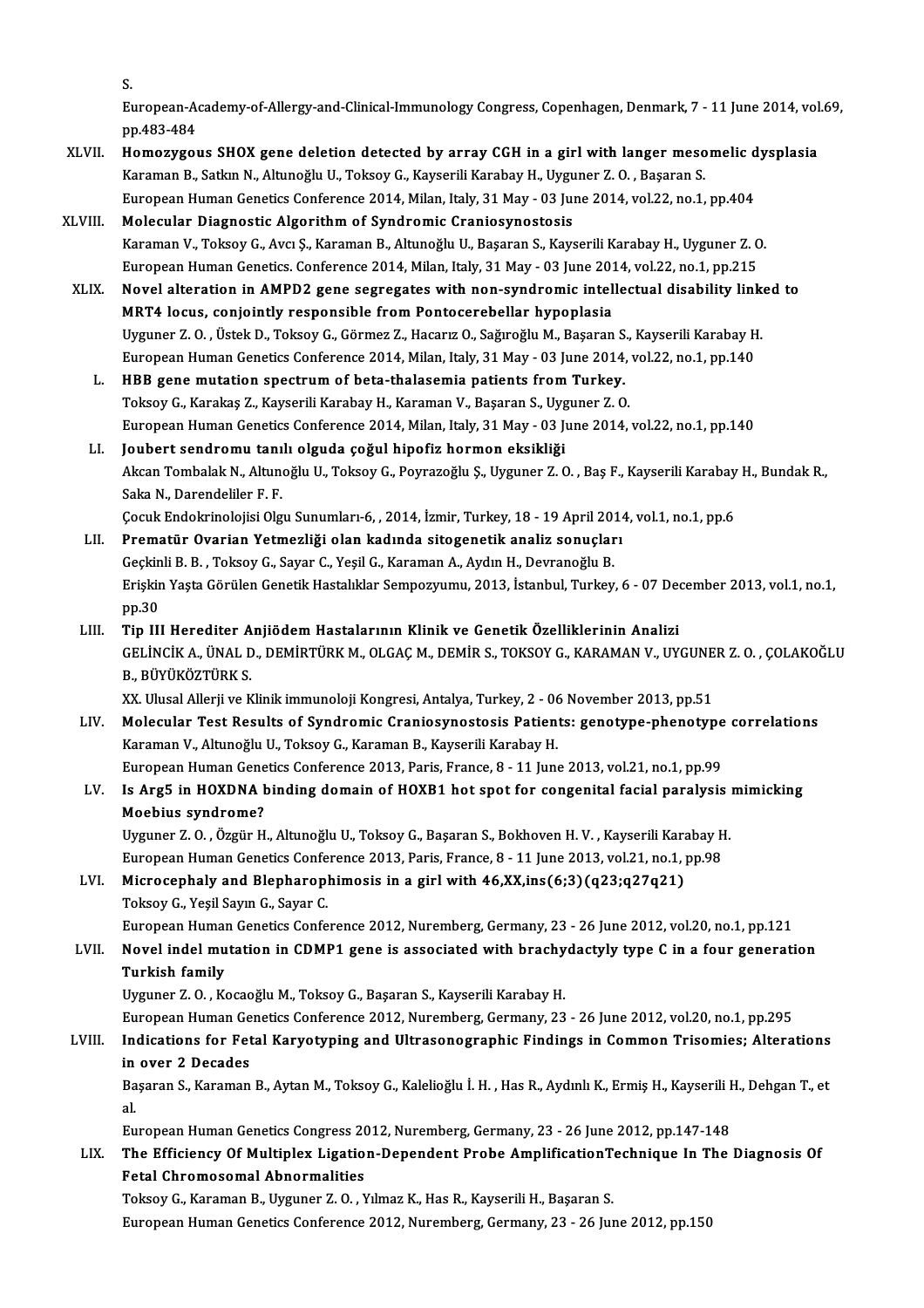| LX.     | How toapproach lissencephaly/subcortical band heterotopia spectrum.                                                                                                                                    |
|---------|--------------------------------------------------------------------------------------------------------------------------------------------------------------------------------------------------------|
|         | Aslanger A. D., Toksoy G., Kayserili Karabey H., Karaman B., Başaran S., Uyguner Z. O.<br>9th National Medical Genetics Congress of Turkish Medical Genetics Society with International Participation, |
|         | İstanbul, Turkey, 1 - 05 December 2010, vol.78, pp.13                                                                                                                                                  |
| LXI.    | A Case With Terminal Deletion On Long Arm Of Chromosome 1                                                                                                                                              |
|         | Sayar C., Toksoy G., Laleli Şahin E., Türköver B. B., Duman N., Yeşil G., Demirel B., Sarak K.                                                                                                         |
|         | 9th National Medical Genetics Congress of Turkish Medical Society with international Participation, 2010, İstanbul,                                                                                    |
|         | Turkey, 1 - 05 December 2010, vol.78, no.1, pp.36-37                                                                                                                                                   |
| LXII.   | Molecular analysis of the PROP1 gene in the cohort of Turkish patients with Combined Pituitary                                                                                                         |
|         | <b>Hormone Deficiency</b>                                                                                                                                                                              |
|         | Uyguner Z. O., Toksoy G., Baş F., Darendeliler F. F., Aycan Z., Çetinkaya E., Berberoğlu M., Silkar Z., Yüksel B.,                                                                                     |
|         | Darcan Ş, et al.                                                                                                                                                                                       |
|         | 9th National Medical Genetics Congress of Turkish Medical Society with international Participation, 2010, İstanbul,                                                                                    |
|         | Turkey, 1 - 05 December 2010, vol.78, no.1, pp.96                                                                                                                                                      |
| LXIII.  | A Identification Of 18q12.2-q21.1 Deletion : A case Report                                                                                                                                             |
|         | Duman N., Toksoy G., Laleli Şahin E., Sayar C., Türköver B. B., Yeşil Şensoy G., Turan S., Baran E., Tükün F. A.                                                                                       |
|         | 9th National Medical Genetics Congress of Turkish Medical Society with international Participation, 2010, İstanbul,                                                                                    |
|         | Turkey, 1 - 05 December 2010, vol.78, no.1, pp.37                                                                                                                                                      |
| LXIV.   | Novel De Novo Splice Site Mutation In EFNB1 Gene Cause Craniofrontonasal Syndrome                                                                                                                      |
|         | Özgür H., Toksoy G., Altunoğlu U., Kayserili H., Başaran S., Uyguner Z. O.                                                                                                                             |
|         | 9th National Medical Genetics Congress of Turkish Medical Society with international Participation, 2010, İstanbul,                                                                                    |
|         | Turkey, 1 - 05 December 2010, vol.78, no.1, pp.25                                                                                                                                                      |
| LXV.    | A Case Report With A Rare 8p Duplication                                                                                                                                                               |
|         | Yeşil G., Sayar C., Toksoy G., Türköver B. B., Duman N., Demir Ü., Güngörmüş S., Deniz E.                                                                                                              |
|         | 9th National Medical Genetics Congress of Turkish Medical Society with international Participation, 2010, İstanbul,                                                                                    |
|         | Turkey, 1 - 05 December 2010, vol.78, no.1, pp.37                                                                                                                                                      |
| LXVI.   | A Case With Duplication 2q                                                                                                                                                                             |
|         | Toksoy G., Türköver B. B., Laleli Şahin E., Yeşil G., Sayar C., Duman N., Şimşek E., Deniz E., Tükün F. A.                                                                                             |
|         | 9th National Medical Genetics Congress of Turkish Medical Society with international Participation, 2010, İstanbul,                                                                                    |
|         | Turkey, 1 - 05 December 2010, vol 78, no 1, pp.37                                                                                                                                                      |
| LXVII.  | Interstitial deletion 4q due to a complex rearrangement involving chromosomes 1, 2, 4, 8, 14 and 16                                                                                                    |
|         | Toksoy G., ROETHLISBERGER B., TUERKOEVER B., SAYAR C., HUBER A., MINY P.                                                                                                                               |
|         | 7th European Cytogenetics Conference, Stockholm, Sweden, 4 - 07 July 2009, vol.17, pp.195-196                                                                                                          |
| LXVIII. | Moebius sendromu ile 13q11.2-q13.3 kromozomal bölgesi ilişkisinin delesyon haritalaması yöntemi                                                                                                        |
|         | ile incelenmesi                                                                                                                                                                                        |
|         | Üzümcü A., Toksoy G., Candan Ş., Uyguner Z. O., Karaman B., Eriş H., Tatlı B., Kayserili H., Geçkinli B., Yüksel Apak M.,                                                                              |
|         | et al.                                                                                                                                                                                                 |
|         | 8. uluslararası katılımlı Ulusal Genetik Kongresi, 2008, Çanakkale, Turkey, 6 - 09 May 2008, vol.1, no.1, pp.198                                                                                       |
| LXIX.   | The proportion of various types of chromosome anomalies detected in amniotic fluid samples; The                                                                                                        |
|         | results of a series with 17655 cases                                                                                                                                                                   |
|         | Basaran B., Toksoy G., Karaman B., Aytan M., Engur A., Kalelioglu H. I., Has R., Ermis H., Aydinli K., Yuksel A.                                                                                       |
|         | 6th European Cytogenetics Conference, İstanbul, Turkey, 7 - 10 July 2007, vol.15, pp.254-255                                                                                                           |
| LXX.    | A prenatal case of a 46, XX[44]/48, XX, +2XMAR[11].ish(D14Z1/D22Z1+, WCP+) mat karyotype, with                                                                                                         |
|         | marker chromosome effects on the phenotypes in three generations                                                                                                                                       |
|         | Sayar S., Toksoy G., Turkover B., Yardimci T., Sahinoglu Z.                                                                                                                                            |
|         | 6th European Cytogenetics Conference, İstanbul, Turkey, 7 - 10 July 2007, vol.15, pp.122                                                                                                               |
| LXXI.   | Unusual prenatal case with multiple marker chromosomes                                                                                                                                                 |
|         | Toksoy G., TURKOVER B., SAYAR C., SOYLEMEZ M. A., YARDIMCI T., TARHAN N., CESUR S., ULUDOGAN M.                                                                                                        |
|         | 6th European Cytogenetics Conference, İstanbul, Turkey, 7 - 10 July 2007, vol.15, pp.127                                                                                                               |
| LXXII.  | Case presentation: the pregnancy of a Down syndrome mother                                                                                                                                             |
|         | YARDIMCI T., TURKOVER B., SAYAR C., Toksoy G., ULUDOGAN M., TANDOGAN B.                                                                                                                                |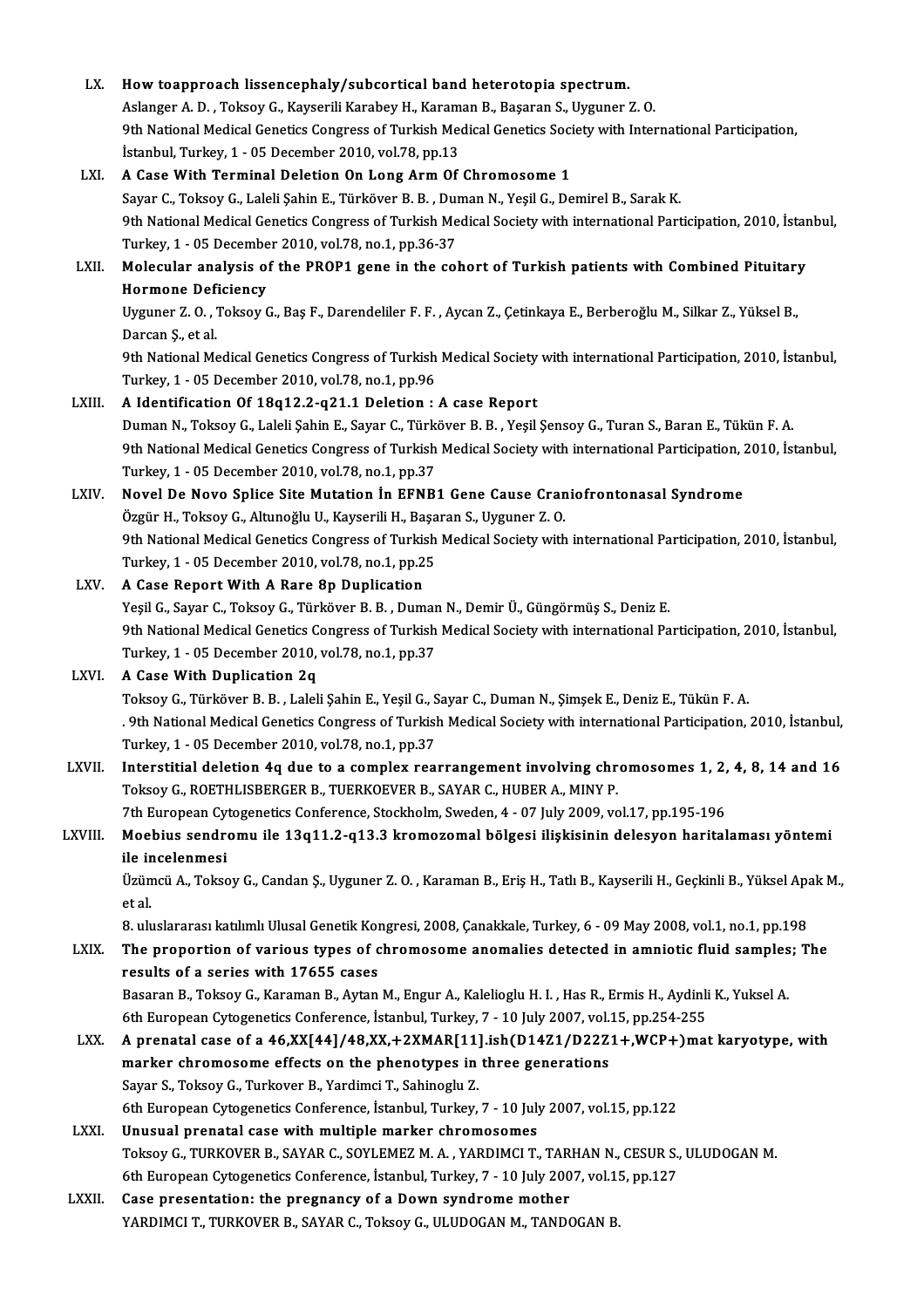6th European Cytogenetics Conference, İstanbul, Turkey, 7 - 10 July 2007, vol.15, pp.126<br>Piyekimyasel Tereme Testlerinde Amniyatik Syyde Sentanan Kromorom Anom

- 6th European Cytogenetics Conference, İstanbul, Turkey, 7 10 July 2007, vol.15, pp.126<br>LXXIII. Biyokimyasal Tarama Testlerinde Amniyotik Sıvıda Saptanan Kromozom Anomalileri 6th European Cytogenetics Conference, İstanbul, Turkey, 7 - 1<br>Biyokimyasal Tarama Testlerinde Amniyotik Sıvıda Saj<br>Aytan M., Engür A., Özkan K., Toksoy G., Dehgan T., Başaran S.<br>VIL Ulysal Tıbbi Canatik Kangresi, 2006, Kay Biyokimyasal Tarama Testlerinde Amniyotik Sıvıda Saptanan Kromozom Anomaliler<br>Aytan M., Engür A., Özkan K., Toksoy G., Dehgan T., Başaran S.<br>VII. Ulusal Tıbbi Genetik Kongresi. 2006, Kayseri, Turkey, 17 - 20 May 2006, vol. Aytan M., Engür A., Özkan K., Toksoy G., Dehgan T., Başaran S.<br>VII. Ulusal Tıbbi Genetik Kongresi. 2006, Kayseri, Turkey, 17 - 20<br>LXXIV. **Doğal ve ICSIgebelik kayıplarında kromozom anomalileri**<br>Toksoy G., Engür A., Kır VII. Ulusal Tibbi Genetik Kongresi. 2006, Kayseri, Turkey, 17 - 20 May 2006, vol.1, no.1, pp.134
- Doğal ve ICSIgebelik kayıplarında kromozom anomalileri<br>Toksoy G., Engür A., Kırgız M., Özkan K., Dehgan T., Başaran S.<br>VII. Ulusal Tıbbi Genetik Kongresi, Kayseri, Turkey, 17 20 May 2006, pp.77<br>45 YI91/46 X idio(X)(911 2 Toksoy G., Engür A., Kırgız M., Özkan K., Dehgan T., Başaran S.<br>VII. Ulusal Tıbbi Genetik Kongresi, Kayseri, Turkey, 17 - 20 May 2006<br>LXXV. 45,X[9]/46,X,idic(Y)(q11.2)[36] Karyotipine Sahip Bir Olgu<br>Sayar G. Toksov G. Sövl
- VII. Ulusal Tıbbi Genetik Kongresi, Kayseri, Turkey, 17 20 May 2006<br>45,X[9]/46,X,idic(Y)(q11.2)[36] Karyotipine Sahip Bir Olgu<br>Sayar C., Toksoy G., Söylemez M. A. , Berkil H., Yılmaz K., Türköver B.<br>VII. Ulusal Tıbbi Can 45,X[9]/46,X,idic(Y)(q11.2)[36] Karyotipine Sahip Bir Olgu<br>Sayar C., Toksoy G., Söylemez M. A. , Berkil H., Yılmaz K., Türköver B.<br>VII. Ulusal Tıbbi Genetik Kongresi, Kayseri, Turkey, 17 - 20 May 2006, pp.72<br>A.9389 of intr
- Sayar C., Toksoy G., Söylemez M. A. , Berkil H., Yılmaz K., Türköver B.<br>VII. Ulusal Tıbbi Genetik Kongresi, Kayseri, Turkey, 17 20 May 2006, pp.72<br>LXXVI. A case of intrachromosomal insertion on chromosome 7 involving VII. Ulusal Tıbbi Genetik Kongresi, Kayseri, Turkey, 17 - 20 May 2006, pp.<br>A case of intrachromosomal insertion on chromosome 7 involvi<br>Toksoy G., Türköver B. B. , Sayar C., Söylemez M. A. , Yardımcı T., Giray A.<br>European European Human Genetics Conference, 2006, Amsterdam, Netherlands, 6 - 09 May 2006, vol.14, no.1, pp.179 Toksoy G., Türköver B. B., Sayar C., Söylemez M. A., Yardımcı T., Giray A.<br>European Human Genetics Conference, 2006, Amsterdam, Netherlands, 6 - 09 N<br>LXXVII. A new syndrome? A case report with short broad terminal phalange
- European Human Genetics Conference, 2006, Amsterdam, Netherlands, A<br>**A new syndrome? A case report with short broad terminal phal.**<br>Söylemez M. A. , Sayar C., Türköver B. B. , Toksoy G., Yardımcı T., Giray A.<br>European Huma Söylemez M. A. , Sayar C., Türköver B. B. , Toksoy G., Yardımcı T., Giray A.<br>European Human Genetics Conference, 2006, Amsterdam, Netherlands, 6 - 09 May 2006, vol.14, no.1, pp.156
- LXXVIII. Fetal kromozom analizlerinde saptanan marker kromozomlar Karaman B., Aytan M., Yılmaz K., Toksoy G., Önal E. P., Kayserili Karabay H., Yüksel Apak M., Başaran S. Fetal Tıp Prenatal Tanı Kongresi Maternal Fetal Tıp ve Perinatoloji Derneği Fetal tıp Prenatal Çalışma Grubu, Fetal Karaman B., Aytan M., Yılmaz K., Toksoy G., Önal E. P. , Kayserili Karabay H., Yüksel Apak M., Ba<br>Fetal Tıp Prenatal Tanı Kongresi Maternal Fetal Tıp ve Perinatoloji Derneği Fetal tıp Prenatal (<br>Tıp Prenatal Tanı 2005 Kong Fetal Tıp Prenatal Tanı Kongresi Maternal Fetal Tıp ve Perinatoloji Derneği Fetal tıp Prenatal Çalışm<br>Tıp Prenatal Tanı 2005 Kongresi , Antalya, Turkey, 30 April - 02 May 2005, vol.1, no.1, pp.109<br>LXXIX. Fetal Kromozom Ano
	- Tıp Prenatal Tanı 2005 Kongresi , Antalya, Turkey, 30 April 02 May 2005, vol.1, no.:<br>Fetal Kromozom Anomalilerinin Sınıflandırılması;6926 Amniyotik Sıvı Örne<br>Toksoy G., Engür A., Aytan M., Ghanbari A., Özkan K., Dehgan T Fetal Kromozom Anomalilerinin Sınıflandırılması;6926 Amniyotik Sıvı Örneği Sonuçları<br>Toksoy G., Engür A., Aytan M., Ghanbari A., Özkan K., Dehgan T., Cenani A., Başaran S.<br>VI. Ulusal prenatal Tanı ve Tıbbi Genetik Kongresi
	- LXXX. 6926 Amniyotik Sıvı Örneği Sitogenetik Sonuçları VI. Ulusal prenatal Tanı ve Tıbbi Genetik Kongresi- 2004, Antalya, Turkey, 21 - 24 Apı<br>6926 Amniyotik Sıvı Örneği Sitogenetik Sonuçları<br>Toksoy G., Engür A., Aytan M., Ghanberi A., Özkan K., Dehgan T., Cenani A., Başaran S. 6926 Amniyotik Sıvı Örneği Sitogenetik Sonuçları<br>Toksoy G., Engür A., Aytan M., Ghanberi A., Özkan K., Dehgan T., Cenani A., Baş<br>. VI. Ulusal Tıbbi Genetik Kongresi, Antalya, Turkey, 21 - 24 April 2004, pp.25<br>A sasa rapart Toksoy G., Engür A., Aytan M., Ghanberi A., Özkan K., Dehgai<br>IVI. Ulusal Tibbi Genetik Kongresi, Antalya, Turkey, 21 - 24.<br>LXXXI. A case report: Amyoplasia "Classical artrogryposis"
- VI. Ulusal Tıbbi Genetik Kongresi, Antalya, Turkey, 21 24 April 2004, pp.25<br>A case report: Amyoplasia "Classical artrogryposis"<br>Yardımcı T., Sayar C., Toksoy G., Sarak K., Alkanat F., Şen A. A case report: Amyoplasia "Classical artrogryposis"<br>Yardımcı T., Sayar C., Toksoy G., Sarak K., Alkanat F., Şen A.<br>V. Ulusal Tıbbi Genetik Kongresi, Konya, Turkey, 9 - 12 October 2002, vol.1, no.1, pp.9<br>"Eetel Korvetin ana
- LXXXII. "Fetal Karyotip analizinde saptanan marker kromozomların aydınlatılması: 20 olgunluk seri<br>sonucları" V. Ulusal Tı<mark>t</mark><br>"Fetal Kary<br>sonuçları"<br><sup>Koromon B</sup> "Fetal Karyotip analizinde saptanan marker kromozomların aydınlatılması: 20 olgunluk seri<br>sonuçları"<br>Karaman B., Ghanbari A., Engür A., Aytan M., Yılmaz K., Toksoy G., Kayserili Karabay H., Yüksel Apak M., Başaran S.<br>V. Ul
- sonuçları"<br>Karaman B., Ghanbari A., Engür A., Aytan M., Yılmaz K., Toksoy G., Kayserili Karabay H., Yüksel Apak M., Başara<br>V. Ulusal Prenatal Tanı ve Tıbbi Genetik Kongresi, 2002 , Konya, Turkey, 9 12 October 2002, vol.1 Karaman B., Ghanbari A., Engür A., Aytan M., Yılmaz K., Toksc<br>V. Ulusal Prenatal Tanı ve Tıbbi Genetik Kongresi, 2002 , Kon<br>LXXXIII. Okulo-Aurikulo-Vertebral Spektrum' a Uyan Bir Olgu<br>Tüköven B. Teksev C. Savan C.

## V. Ulusal Prenatal Tanı ve Tıbbi<br><mark>Okulo-Aurikulo-Vertebral S</mark><br>Tüköver B., Toksoy G., Sayar C.<br>W.Ulusal Prenatal Tanı ve Gone Okulo-Aurikulo-Vertebral Spektrum' a Uyan Bir Olgu<br>Tüköver B., Toksoy G., Sayar C.<br>IV.Ulusal Prenatal Tanı ve Genetik Kongresi, 2000, İzmir, Turkey, 3 - 06 May 2000, vol.1, no.1, pp.145<br>Identification of de neve etnuatural Tüköver B., Toksoy G., Sayar C.<br>IV.Ulusal Prenatal Tanı ve Genetik Kongresi, 2000, İzmir, Turkey, 3 - 06 May 2000, vol.1, no.1, pp.145<br>LXXXIV. Identification of de novo structural chromosome abnormalities using "Chromoprob

**IV.Ulusal Prenatal 1**<br>Identification of<br>slide technique,"<br>Teksey C. Aytan M

# Identification of de novo structural chromosome abnormali<br>slide technique,"<br>Toksoy G., Aytan M., Kılıç G., Karaman B., Başaran S., Yüksel Apak M.<br>Sesend European Cytegenetics Conference, 1999, Vienna, Austria, 3

slide technique,"<br>Toksoy G., Aytan M., Kılıç G., Karaman B., Başaran S., Yüksel Apak M.<br>Second European Cytogenetics Conference, 1999, Vienna, Austria, 3 - 09 June 1999, vol.1, no.1, pp.159

Toksoy G., Aytan M., Kılıç G., Karaman B., Başaran S., Yüksel Apak M.<br>Second European Cytogenetics Conference, 1999, Vienna, Austria, 3 - 09 June 1999, vol.1, no.1, pp.159<br>LXXXV. De Novo Kromozom Anomalilerinin Tanısında Y Second European Cytogenetics Conference, 1999, Vienna, Austria, 3 - 09 Jun<br>De Novo Kromozom Anomalilerinin Tanısında Yeni Bir Sistem "Chrokluç G., Karaman B., Başaran S., Toksoy G., Hacıhanefioğlu S., Yüksel Apak M.<br>2. Ulu De Novo Kromozom Anomalilerinin Tanısında Yeni Bir Sistem "Chromoprobe Multiprobe"<br>Kılıç G., Karaman B., Başaran S., Toksoy G., Hacıhanefioğlu S., Yüksel Apak M.<br>3. Ulusal Prenatal Tanı ve Tıbbi Genetik Kongresi, 1998, Muğ Kılıç G., Karaman B., Başaran S., Toksoy G., Hacıhanefioğlu S., Yüksel<br>3. Ulusal Prenatal Tanı ve Tıbbi Genetik Kongresi, 1998, Muğla, Turl<br>LXXXVI. Zeynep Kamil Hastanesi İlk Yıl Kromozom Analiz Sonuçları<br>Teksov G. Uludeğa

## 3. Ulusal Prenatal Tanı ve Tıbbi Genetik Kongresi, 1998, Muğla, Turkey, 26<br>**Zeynep Kamil Hastanesi İlk Yıl Kromozom Analiz Sonuçları**<br>Toksoy G., Uludoğan M., Özden S., Kuyumcuoğlu U., Cantekin D., Başaran S.<br><sup>2. Ulugal Pre</sup> <mark>Zeynep Kamil Hastanesi İlk Yıl Kromozom Analiz Sonuçları</mark><br>Toksoy G., Uludoğan M., Özden S., Kuyumcuoğlu U., Cantekin D., Başaran S.<br>3. Ulusal Prenatal Tanı ve Tıbbi Genetik Kongresi- 1998 , Muğla, Turkey, 26 - 30 April 19

## Supported Projects

YEŞİL SAYIN G., GÜLEÇ Ç., ASLANGER A. D., SALMAN S. B., DURMAZ D., TOKSOY G., AVCI F., Project Supported by Higher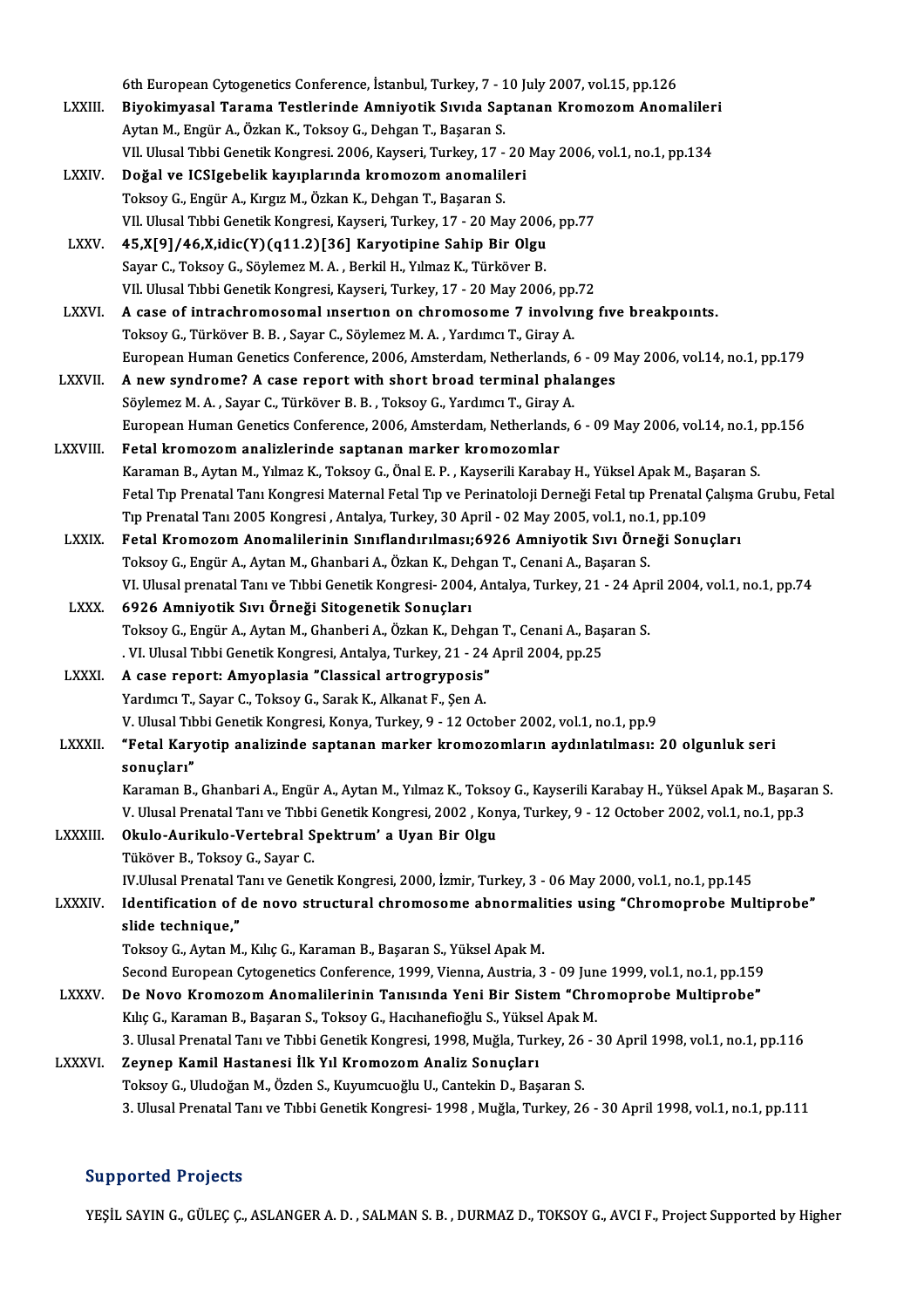Education Institutions, Tıbbi Genetik Anabilim Dalında Değerlendirilen Olguların Retrospektif Analizi, 2021 - Continues<br>ASLANGER A. D., GEDİKRASLA, YESİL SAYIN G., TOKSOV G., UVGUNER Z. O., YAYUZ R.T., KINA R.G., Preject S ASLANGER A. D. , GEDİKBAŞI A., YEŞİL SAYIN G., TOKSOY G., UYGUNER Z. O. , YAVUZ B. T. , KINA B. G. , Project Supported<br>by Higher Education Institutions, Fenilketonüri, Fruktoz 1-6bifosfataz eksikliği, Herediter Fruktoz İnt Education Institutions, Tıbbi Genetik Anabilim Dalında Değerlendirilen Olguların Retrospektif Analizi, 2021 - C<br>ASLANGER A. D. , GEDİKBAŞI A., YEŞİL SAYIN G., TOKSOY G., UYGUNER Z. O. , YAVUZ B. T. , KINA B. G. , Project<br>b ASLANGER A. D. , GEDİKBAŞI A., YEŞİL SAYIN G., TOKSOY G., UYGUNER Z. O. , YAVUZ B. T. , KINA B. G. , Proje<br>by Higher Education Institutions, Fenilketonüri, Fruktoz 1-6bifosfataz eksikliği, Herediter Fruktoz İntolerans<br>Gala by Higher Education Institutions, Fenilketonür<br>Galaktozemi, Krabbe ve Propiyonik Asidemi ha<br>mutasyonlarının dışlanması, 2021 - Continues<br>BAYRAK A. F. ASI ANCER A. D. DİNDAR A. Ti Galaktozemi, Krabbe ve Propiyonik Asidemi hastalığına sahip olgularda büyük delesyon ve duplikasyon tipi<br>mutasyonlarının dışlanması, 2021 - Continues<br>BAYRAK A. E. , ASLANGER A. D. , DİNDAR A., TOPALOĞLU P., YEŞİL SAYIN G.,

mutasyonlarının dışlanması, 2021 - Continues<br>BAYRAK A. E. , ASLANGER A. D. , DİNDAR A., TOPALOĞLU P., YEŞİL SAYIN G., TOKSOY G., ŞİRİN İNAN N. G. , BEBEK N<br>BAYKAL B., BİLGE A. K. , et al., Project Supported by Higher Educa BAYRAK A. E. , ASLANGER A. D. , DİNDAR A., TOPALOĞLU P., YEŞİL SAYIN G., TOKSOY G., ŞİRİN İNAN N. G. , BEBEK N<br>BAYKAL B., BİLGE A. K. , et al., Project Supported by Higher Education Institutions, Yeni Nesil Dizileme Tekniğ BAYKAL B., BİLGE A. K. , et al., Project Supported by Higher Education Institutions, Yeni Nesil Dizileme Tekniği İle Ani<br>Ölüm Riski Yüksek Olan Nöro-Kardiyolojik Kanalopatilerin Moleküler Patogenezinin Araştırılması, 2021 KARAMAN B., TOKSOY G., NAJAFLI A., Project Supported by Higher Education Institutions, Boy Kısalığının Genetik KARAMAN B., TOKSOY G., NAJAFLI A., Project Supported by Higher Education Institutions, Boy Kısalığının Gene<br>Etiyolojisinin Araştırılması, 2017 - 2018<br>UYGUNER Z. O. , AGHAYEV A., TOKSOY G., Project Supported by Higher Educa

Etiyolojisinin Araştırılması, 2017 - 2018<br>UYGUNER Z. O. , AGHAYEV A., TOKSOY G., Project Supported by Higher Education Instituti<br>Bozuklukları İle İlişkili Genlerin Yeni Nesil Dizileme Tekniği İle Araştırılması, 2017 - 2018 UYGUNER Z. O. , AGHAYEV A., TOKSOY G., Project Supported by Higher Education Institutions, Cinsiyet Gelişim<br>Bozuklukları İle İlişkili Genlerin Yeni Nesil Dizileme Tekniği İle Araştırılması, 2017 - 2018<br>UYGUNER Z. O. , TEPG

Bozuklukları İle İlişkili Genlerin Yeni Nesil Dizileme Tekniği İle Araştırılması, 2017 - 2018<br>UYGUNER Z. O. , TEPGEÇ F., TOKSOY G., TOKSOY G., Project Supported by Higher Education Institutions, Parkinson<br>Hastalığı İle İli UYGU<br>Hastal<br>2018<br>UVCU Hastalığı İle İlişkili Bilinen Genlerin Hedefli Gen Paneli Ve Yeni Genlerin Tüm Ekzom Analizleri İle Araştırılması, 201<br>2018<br>UYGUNER Z. O. , SEVİNÇ B., TOKSOY G., Project Supported by Higher Education Institutions, Subkort

2018<br>UYGUNER Z. O. , SEVİNÇ B., TOKSOY G., Project Supported by Higher Education Institutions, Subkortikal Enfarl<br>Lökoensefalopati ile giden Serebral Arteriyopati CADASILCARASIL hastalığı ile ilişkili NOTCH3 ve HTRA1 gen<br>m UYGUNER Z. O. , SEVİNÇ B., TOKSOY G., Proje<br>Lökoensefalopati ile giden Serebral Arteriyo<br>mutasyonlarının araştırılması, 2016 - 2018<br>KARAMAN B. PASARAN S. UYGUNER Z. O Lökoensefalopati ile giden Serebral Arteriyopati CADASILCARASIL hastalığı ile ilişkili NOTCH3 ve HTRA1 gen<br>mutasyonlarının araştırılması, 2016 - 2018<br>KARAMAN B., BAŞARAN S., UYGUNER Z. O. , ALTUNOĞLU U., AVCI Ş., TOKSOY G.

mutasyonlarının araştırılması, 2016 - 2018<br>KARAMAN B., BAŞARAN S., UYGUNER Z. O. , ALTUNOĞLU U., AVCI Ş., TOKSOY G., KAYSERİLİ H., HEİDARGHOLİZADEH S.,<br>KUMBASAR G., SATKIN B. N. , et al., Project Supported by Higher Educat KARAMAN B., BAŞARAN S., UYGUNER Z. O. , ALTUNOĞLU U., AVCI Ş., TOKSOY G., KAYSERİLİ H., HEİDARGHOL<br>KUMBASAR G., SATKIN B. N. , et al., Project Supported by Higher Education Institutions, The Application of an<br>Monogenic Dis KUMBASAR G., SATKIN B. N. , et al., Project Supported by Higher Education Institutions, The Application of array<br>Monogenic Disorders Clinical and Molecular Cytogenetic Characterizations of Twenty Patients, 2017 - 2017<br>TÜYS Monogenic Disorders Clinical and Molecular Cytogenetic Characterizations of Twenty Patients, 2017 - 2017<br>TÜYSÜZ B., ULUDAĞ ALKAYA D., GÜNEŞ N., TOKSOY G., UYGUNER Z. O. , Project Supported by Higher Education<br>Institutions,

TÜYSÜZ B., ULUDAĞ ALKAYA D., GÜNEŞ N., TOKSOY G., UYGUNER Z. O. , Project Supported by Higher Education<br>Institutions, Clinical and molecular findings in Turkish patients with MPS IV, 2017 - 2017<br>TOKSOY G., BAGİROVA G., ALT Institutions, Clinical and molecular findings in Turkish patients with MPS IV, 2017 - 2017<br>TOKSOY G., BAGİROVA G., ALTUNOĞLU U., PARMAN F. Y. , UYGUNER Z. O. , OFLAZER Z. P. , AVCI Ş., YAPICI Z., AGHAYEV A<br>DURMUŞ TEKÇE H., TOKSOY G., BAGİROVA G., ALTUNOĞLU U., PARMAN<br>DURMUŞ TEKÇE H., et al., Project Supported by High<br>253 DMD/BMD patients from Turkey, 2017 - 2017<br>UVCUNER Z. O., ACHAYEV A., TOKSOY G., CELKAN T DURMUŞ TEKÇE H., et al., Project Supported by Higher Education Institutions, 32 novel pathogenic sequence variants in<br>253 DMD/BMD patients from Turkey, 2017 - 2017<br>UYGUNER Z. O. , AGHAYEV A., TOKSOY G., CELKAN T. T. , TÜYS

253 DMD/BMD patients from Turkey, 2017 - 2017<br>UYGUNER Z. O. , AGHAYEV A., TOKSOY G., CELKAN T. T. , TÜYSÜZ B., BAŞARAN S., ULUDAĞ ALKAYA D., Project Suppor<br>by Higher Education Institutions, Türkiye'den 11 Fanconi anemili o UYGUNER Z.<br>by Higher Ed<br>2017 - 2017<br>UVCUNER Z by Higher Education Institutions, Türkiye'den 11 Fanconi anemili olguda ilişkili genlerde mutasyonların araştırılması,<br>2017 - 2017<br>UYGUNER Z. O. , TOKSOY G., Project Supported by Higher Education Institutions, RADİYAL IŞIN

2017 - 2017<br>UYGUNER Z. O. , TOKSOY G., Project Supported by Higher Education Institution<br>SINIFLANDIRMASI VE ETYOPATOGENEZİNİN ARAŞTIRILMASI, 2015 - 2016<br>UYGUNER Z. O., TOKSOY G., Project Supported bu Higher Education Insti UYGUNER Z. O. , TOKSOY G., Project Supported by Higher Education Institutions, RADİYAL IŞIN DEFEKTLERİNİN K<br>SINIFLANDIRMASI VE ETYOPATOGENEZİNİN ARAŞTIRILMASI, 2015 - 2016<br>UYGUNER Z. O. , TOKSOY G., Project Supported by Hi

SINIFLANDIRMASI VE ETYOPATOGENEZİNİN ARAŞTIRILMASI, 2015 - 2016<br>UYGUNER Z. O. , TOKSOY G., Project Supported by Higher Education Institutions, Fankoni Anemi<br>genlerin yeni nesil dizileme teknolojisi ile taranması ve mutasyo UYGUNER Z. O. , TOKSOY G., Project Supported by Higher Education Institutions, Fankoni Anemili olgularda ilişkili<br>genlerin yeni nesil dizileme teknolojisi ile taranması ve mutasyonların saptanması, 2015 - 2016<br>ORAL E., KAR

genlerin yeni nesil dizileme teknolojisi ile taranması ve mutasyonların saptan<br>ORAL E., KARAMAN B., BAŞARAN S., UYGUNER Z. O. , TOKSOY G., SOFIYEVA N<br>Institutions, Prematür Ovaryan Yetmezliğinde Genetik Etiyoloji, 2013 - 2 ORAL E., KARAMAN B., BAŞARAN S., UYGUNER Z. O. , TOKSOY G., SOFIYEVA N., Project Supported by Higher Educat<br>Institutions, Prematür Ovaryan Yetmezliğinde Genetik Etiyoloji, 2013 - 2016<br>Kayserili Karabay H., Toksoy G., Uygun

Institutions, Prematür Ovaryan Yetmezliğinde Genetik Etiyoloji, 2013 - 2016<br>Kayserili Karabay H., Toksoy G., Uyguner Z. O. , Karaman B., FP1 Project, Kraniofasiyal Malformasyonlara Klinik ve<br>Genetik Yaklaşım II , 2012 - 20 Kayserili Karabay H., Toksoy G., Uyguner Z. O. , Karaman B., FP1 Project, Kraniofasiyal Malformasyonlara Klinik ve<br>Genetik Yaklaşım II , 2012 - 2016<br>TOKSOY G., Project Supported by Higher Education Institutions, Familial m

Genetik Yaklaşım II , 201:<br>TOKSOY G., Project Suppo<br>phenotype, 2013 - 2013<br>TOKSOY G. Project Suppo TOKSOY G., Project Supported by Higher Education Institutions, Familial microdeletion of 3 Mb at 22q11.2 with unus<br>phenotype, 2013 - 2013<br>TOKSOY G., Project Supported by Higher Education Institutions, FETAL KROMOZOM ANOMAL

phenotype, 2013 - 2013<br>TOKSOY G., Project Supported by Higher Education Institutions, FETAL KROMOZOM ANOMALİLERİNİN TANISINDA<br>MULTIPLEX LIGATION-DEPENDENT PROBE AMPLIFICATION TEKNİĞİNİN ETKİNLİĞİNİN ARAŞTIRILMASI, 2012 - 2 TOKSOY G., Project Supported by Higher Education Institutions, FETAL KROMOZOM ANOMALİLERİNİN TANISINDA<br>MULTIPLEX LIGATION-DEPENDENT PROBE AMPLIFICATION TEKNİĞİNİN ETKİNLİĞİNİN ARAŞTIRILMASI, 2012 - 2012<br>TOKSOY G., EU Frame MULTIPLEX LIGATION-DEPENDENT PROBE AMPLIFICATION TEKNİĞİNİN ETKİNLİĞİNİN ARAŞTIRILMASI, 2012 - 201<br>TOKSOY G., EU Framework Program Project, Kraniyofasiyel Malformasyonlara Klinik ve Bilimsel Yaklaşım, 2009 - 201<br>BAŞARAN S. TOKSOY G., EU Framework Program Project, Kraniyofasiyel Malformasyonlara Klinik ve Bilimsel Yaklaşım, 2009 - 2012<br>BAŞARAN S., TOKSOY G., Project Supported by Higher Education Institutions, 13. Kromozomun q12.2-q13 Bölgesin

## Moebius sendromu lie Olan liiškisinin Arašurilmasi, 2007 - 201<br>Memberships / Tasks in Scientific Organizations <mark>Memberships / Tasks in Scientific Org</mark><br>Tıbbi Genetik Derneği, Member, 1999 - Continues